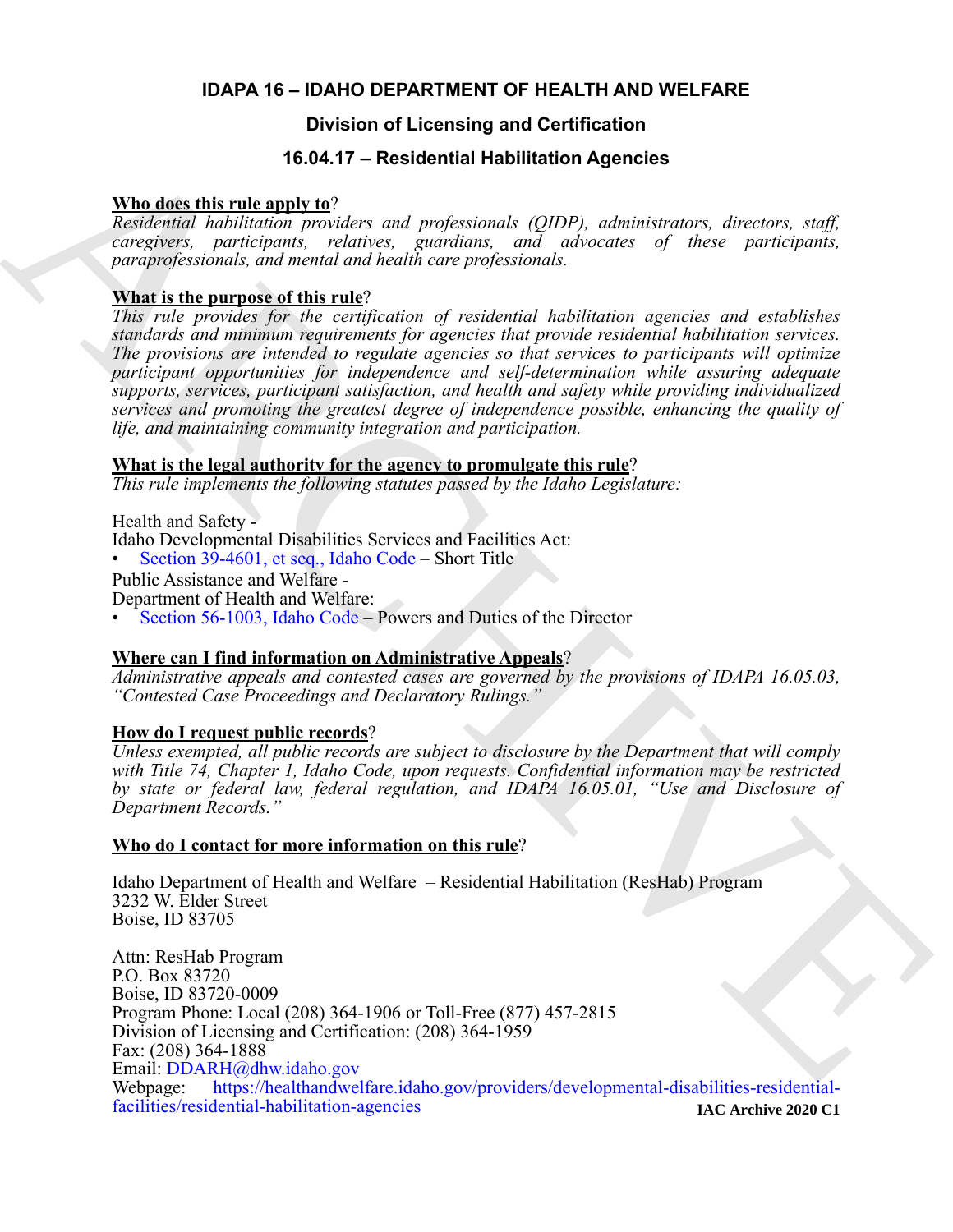# **Table of Contents**

### 16.04.17 - Residential Habilitation Agencies

|  | 009. Criminal History And Background Check Requirements.  4  |  |
|--|--------------------------------------------------------------|--|
|  |                                                              |  |
|  |                                                              |  |
|  |                                                              |  |
|  |                                                              |  |
|  |                                                              |  |
|  |                                                              |  |
|  |                                                              |  |
|  |                                                              |  |
|  |                                                              |  |
|  |                                                              |  |
|  |                                                              |  |
|  |                                                              |  |
|  |                                                              |  |
|  | 202. Qualifications And Responsibilities Of                  |  |
|  |                                                              |  |
|  |                                                              |  |
|  |                                                              |  |
|  |                                                              |  |
|  |                                                              |  |
|  |                                                              |  |
|  |                                                              |  |
|  | 303. Agency Policies And Procedures Regarding Development Of |  |
|  | Social Skills And Management Of Maladaptive Behavior.  19    |  |
|  |                                                              |  |
|  |                                                              |  |
|  |                                                              |  |
|  |                                                              |  |
|  |                                                              |  |
|  |                                                              |  |
|  |                                                              |  |
|  |                                                              |  |
|  | 500. Enforcement Process                                     |  |
|  |                                                              |  |
|  |                                                              |  |
|  |                                                              |  |
|  |                                                              |  |
|  |                                                              |  |
|  |                                                              |  |
|  |                                                              |  |
|  |                                                              |  |
|  |                                                              |  |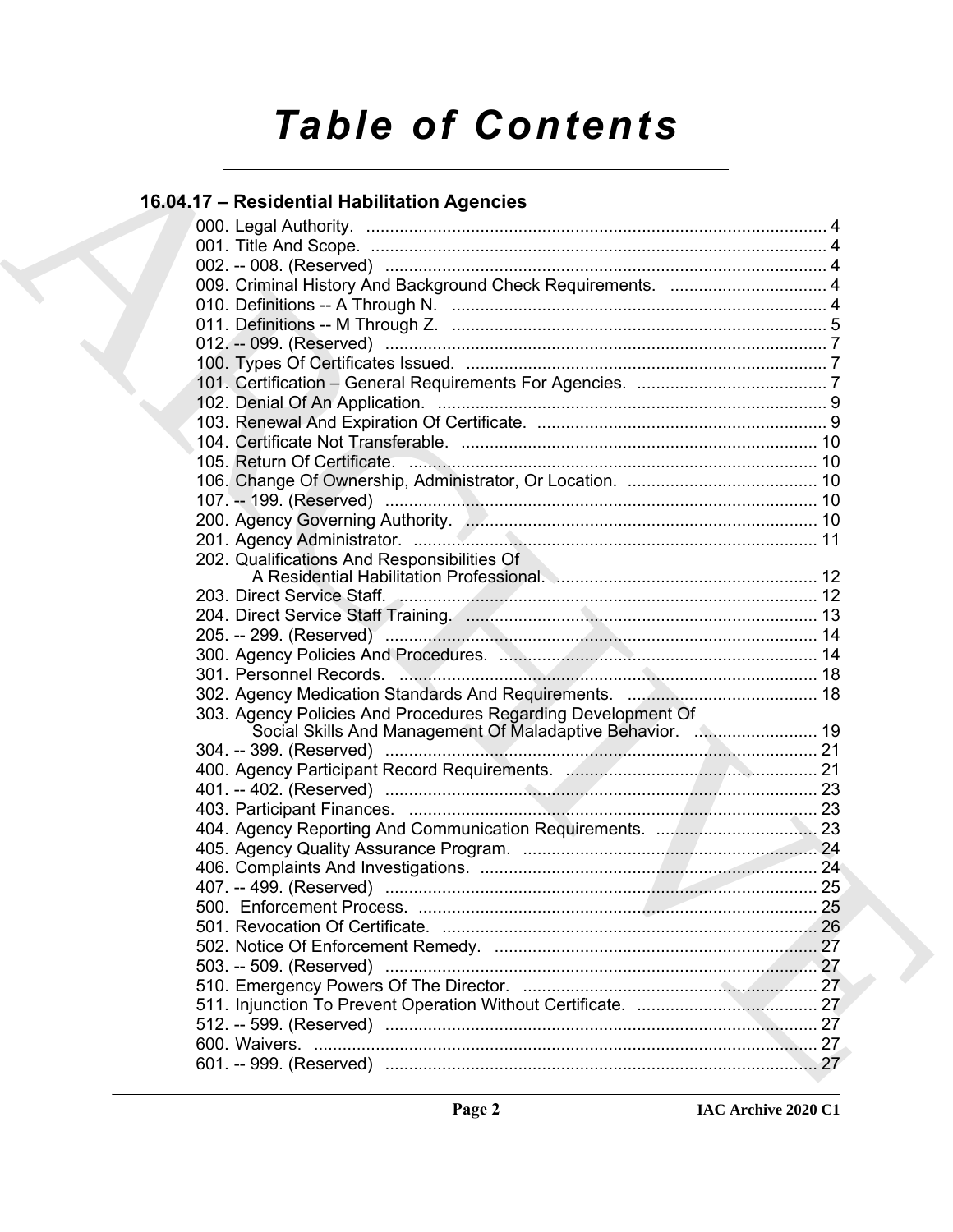#### **16.04.17 – RESIDENTIAL HABILITATION AGENCIES**

#### <span id="page-2-17"></span><span id="page-2-1"></span><span id="page-2-0"></span>**000. LEGAL AUTHORITY.**

The Idaho Board of Health and Welfare is authorized under the Developmental Disabilities Services and Facilities Act, Sections 39-4601 et seq., Idaho Code, and under Section 56-1003, Idaho Code, to adopt and enforce rules, standards, and certification criteria for Residential Habilitation Agencies and provide for the delivery of appropriate services of habilitation and rehabilitation to the eligible population. (7-1-18)

#### <span id="page-2-2"></span>**001. TITLE AND SCOPE.**

<span id="page-2-18"></span>

| 01. | Title. These rules are titled IDAPA 16.04.17, "Residential Habilitation Agencies." | $(3-20-20)$ |
|-----|------------------------------------------------------------------------------------|-------------|
|-----|------------------------------------------------------------------------------------|-------------|

- **02. Scope**. These rules govern: (7-1-18)
- **a.** The certification of residential habilitation agencies; and  $(7-1-18)$

The Main Street of the state of the state of the state of the Depletion of the state of the state of the state of the state of the state of the state of the state of the state of the state of the state of the state of the **b.** Establish standards and minimum requirements for agencies that provide residential habilitation services. The provisions are intended to regulate agencies so that services to participants will optimize participant opportunities for independence and self-determination while assuring adequate supports, services, participant satisfaction, and health and safety. Residential habilitation agencies will provide individualized services and supports encouraging participant choice, providing the greatest degree of independence possible, enhancing the quality of life, and maintaining community integration and participation. Services provided by such agencies are intended to be person-centered and participant-driven, and based on a person-centered plan to meet each participant's needs for selfsufficiency, medical care, and personal development with goals that safely encourage each participant to become a productive member of the community in which they live. Access to these services must be authorized in accordance to the procedures of the paying entity. (7-1-18)

#### <span id="page-2-3"></span>**002. -- 008. (RESERVED)**

#### <span id="page-2-6"></span><span id="page-2-4"></span>**009. CRIMINAL HISTORY AND BACKGROUND CHECK REQUIREMENTS.**

<span id="page-2-8"></span>**01. Verification of Compliance**. The agency must verify that all employees and subcontractors delivering residential habilitation agency services have complied with IDAPA 16.05.06, "Criminal History and Background Checks." (7-1-18) Background Checks."

<span id="page-2-7"></span>**02. Requirement to Report Additional Criminal Convictions, Pending Investigations, or Pending Charges**. Once an employee or subcontractor delivering residential habilitation agency services has received a criminal history clearance, any additional criminal convictions, pending investigations, or pending charges must be reported to the Department or its designee by the close of the next business day when the agency learns of the convictions, investigations, or charges. (7-1-18)

#### <span id="page-2-9"></span><span id="page-2-5"></span>**010. DEFINITIONS -- A THROUGH N.**

| ----- |  |                                                                                |            |
|-------|--|--------------------------------------------------------------------------------|------------|
|       |  | For the purposes of these rules the following terms are used as defined below: | $(7-1-18)$ |

<span id="page-2-10"></span>**01. Abuse**. The non-accidental act of sexual, physical, verbal, or mental mistreatment, or injury of a through the action or inaction of another individual. (7-1-18) resident through the action or inaction of another individual.

<span id="page-2-11"></span>**02. Administrator**. The individual who has primary responsibility for the direction and control of an  $(7-1-18)$ agency.  $(7-1-18)$ 

**03. Advocate**. An authorized or designated representative of a program or organization operating under federal or state mandate to represent the interests of a person with developmental disabilities. A participant may act as their own advocate. (7-1-18)

<span id="page-2-13"></span><span id="page-2-12"></span>

| 04. | Agency. Any business entity that directly provides residential habilitation services. | $(7-1-18)$ |
|-----|---------------------------------------------------------------------------------------|------------|
|     |                                                                                       |            |

- <span id="page-2-15"></span><span id="page-2-14"></span>**05. Board**. The Idaho Board of Health and Welfare. (7-1-18)
- <span id="page-2-16"></span>**06.** Certificate. A permit to operate a residential habilitation agency. (7-1-18)

**07. Complaint**. A formal expression of dissatisfaction, discontent, or unhappiness by or on behalf of a participant concerning the services provided by the agency. This expression can be oral, in writing, or by alternative means of communication.  $(7-1-18)$ 

**Section 000 Page 4**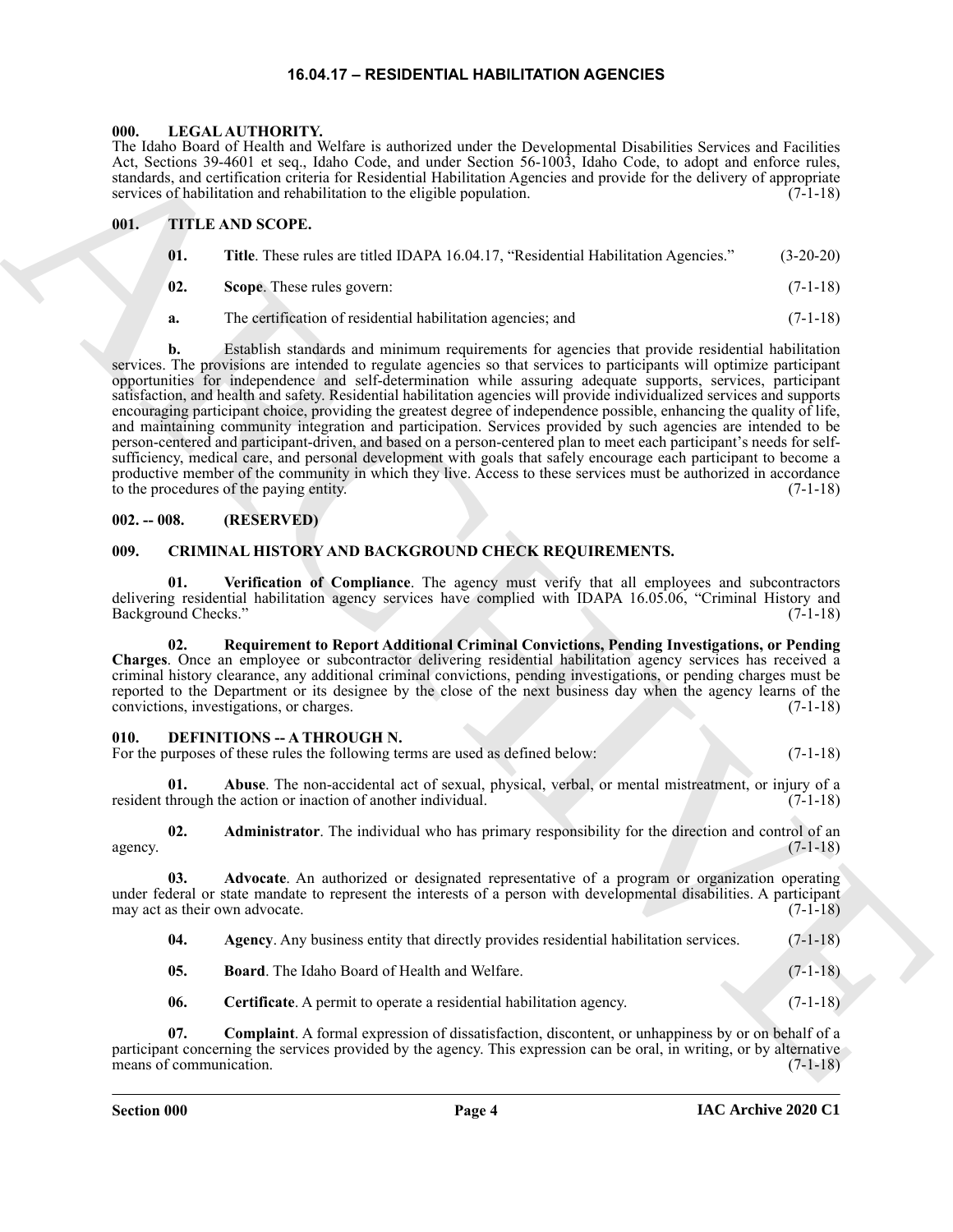**08. Complaint Investigation**. An investigation of an agency to determine the validity of allegations of pliance with applicable state rules. (7-1-18) non-compliance with applicable state rules.

<span id="page-3-3"></span><span id="page-3-2"></span><span id="page-3-1"></span>**09. Deficiency**. A determination of non-compliance with a specific rule, or part of a rule. (7-1-18)

**10. Department**. The Idaho Department of Health and Welfare, or a person authorized to act on behalf partment. (7-1-18) of the Department.

**11. Direct Service Staff**. Any individual employed by the agency that provides direct services and to the participant. (7-1-18) supports to the participant.

<span id="page-3-7"></span><span id="page-3-6"></span><span id="page-3-5"></span><span id="page-3-4"></span>**12. Director**. Director of the Idaho Department of Health and Welfare, or their designee. (7-1-18)

**13. Exploitation**. An action that may include, but is not limited to, the unjust or improper use of a vulnerable participant's financial power of attorney, funds, property, or resources by another person for profit or advantage. (7-1-18)

**14. Functional Assessment**. An evaluation of the participant's strengths, needs, and interests that e development of program plans or plan of care. guides the development of program plans or plan of care.

<span id="page-3-8"></span>**15. Governing Authority**. The designated person or persons (i.e., board) who assume full bility for the conduct and operations of the residential habilitation services agency. (7-1-18) responsibility for the conduct and operations of the residential habilitation services agency.

<span id="page-3-10"></span><span id="page-3-9"></span>**16.** Guardian. A legally-appointed person who has decision-making responsibility for the care or of another, under Section 15-5-301, et seq., Idaho Code, or Section 66-404, Idaho Code. (7-1-18) property of another, under Section 15-5-301, et seq., Idaho Code, or Section 66-404, Idaho Code.

**Exparament of Nearly whole the United States Action of the set of the set of the set of the set of the set of the set of the set of the set of the set of the set of the set of the set of the set of the set of the set of 17. Habilitation services**. Service aimed at assisting the individual to acquire, retain, or improve their ability to reside as independently as possible in the community or maintain family unity. Habilitation services include training in one (1) or more of the following areas: self-direction, money management, daily living skills, socialization, mobility, and behavior-shaping and management. (7-1-18)

<span id="page-3-11"></span>**18. Immediate Jeopardy**. A situation in which the provider's non-compliance with one (1) or more requirements in this chapter of rules has caused, or is likely to cause, serious injury, harm, impairment, or death to a participant. (7-1-18) participant. (7-1-18)

<span id="page-3-12"></span>**19.** Inadequate Care. The failure to provide the services required to meet the terms of the plan of  $(7-1-18)$ service. (7-1-18)

#### <span id="page-3-13"></span><span id="page-3-0"></span>**011. DEFINITIONS -- M THROUGH Z.**

For the purposes of these rules the following terms are used as defined below: (7-1-18)

<span id="page-3-14"></span>**01. Measurable Objective**. A statement that specifically describes the skill to be acquired or the service or support to be provided, includes quantifiable criteria for determining progress towards and attainment of the service, support or skill, and identifies a projected date of attainment. (7-1-18) the service, support or skill, and identifies a projected date of attainment.

<span id="page-3-15"></span>**02. Medication**. Any substance or drug used to treat a disease, condition, or symptoms that may be ully, injected, or used externally, and is available through prescription or over-the-counter. (7-1-18) taken orally, injected, or used externally, and is available through prescription or over-the-counter.

<span id="page-3-16"></span>**03.** Neglect. The failure to provide food, clothing, shelter, or medical care reasonably necessary to ne life and health of a vulnerable adult. (7-1-18) sustain the life and health of a vulnerable adult.

**04. Owner**. Any person or entity, having legal ownership of the agency as an operating business, regardless of who owns the real property. (7-1-18)

<span id="page-3-18"></span><span id="page-3-17"></span>**05. Participant**. An adult who is receiving residential habilitation services. (7-1-18)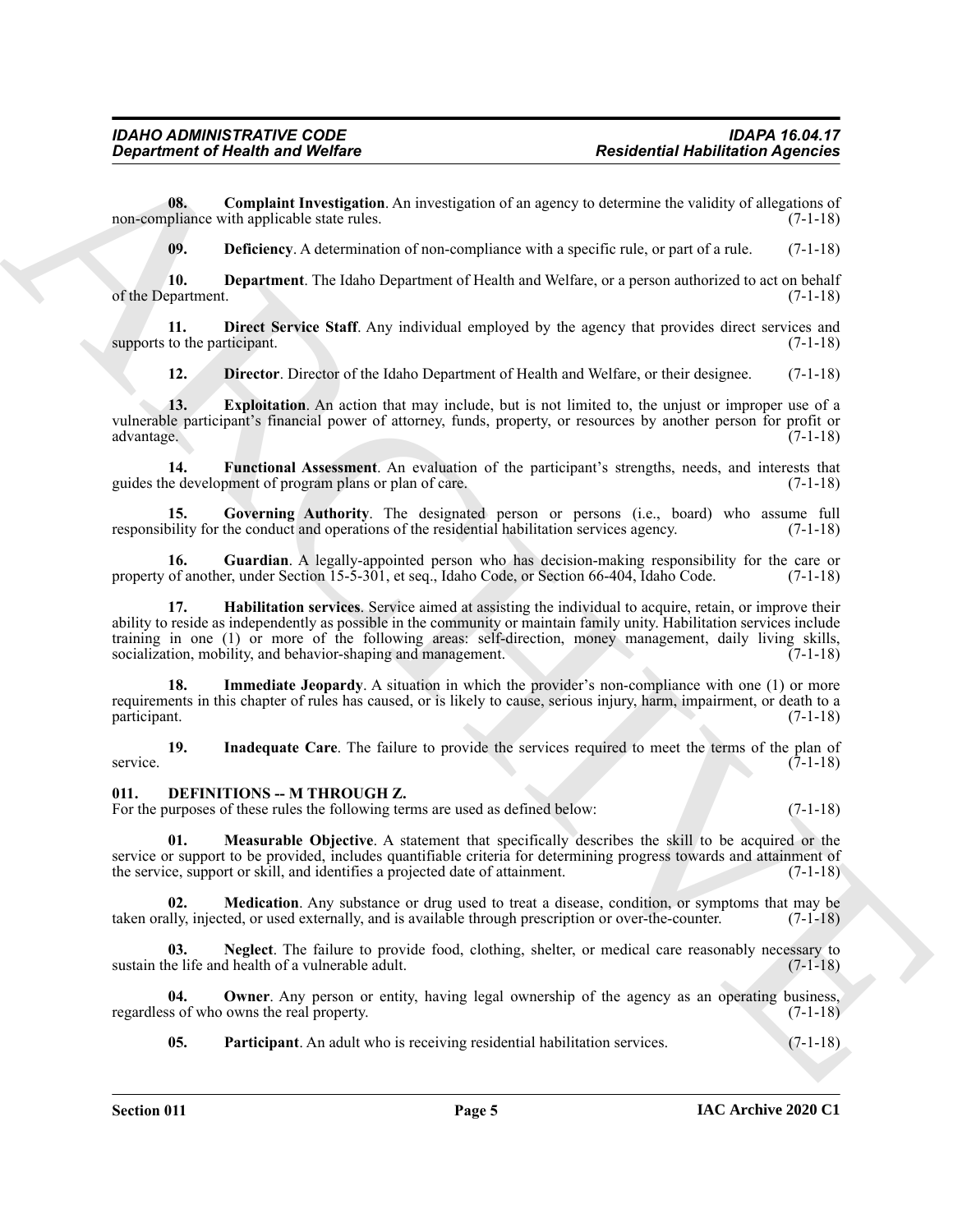<span id="page-4-13"></span><span id="page-4-12"></span><span id="page-4-11"></span><span id="page-4-10"></span><span id="page-4-9"></span><span id="page-4-8"></span><span id="page-4-7"></span><span id="page-4-6"></span><span id="page-4-5"></span><span id="page-4-4"></span><span id="page-4-3"></span><span id="page-4-2"></span><span id="page-4-1"></span><span id="page-4-0"></span>

| 06.<br>of, or normal access to, a portion or portions of an individual's body. Excluded are physical guidance and prompting<br>techniques of brief duration utilized to assist a participant with completing a desired action for himself.<br>07.<br>Physician. Any person licensed as required by Title 54, Chapter 18, Idaho Code.<br>08.<br>planning process. Plans are authorized annually.<br>09.<br>addressed.<br>10.<br>duration, and type of service signed and dated by the staff that provided services.<br>11.<br>warrant" to treat a symptom of a medical or psychiatric condition that has a periodic, episodic, or breakthrough<br>presentation.<br>12.<br>with deficiencies that do not adversely affect the health or safety of participants. A provisional certificate is issued<br>contingent upon the correction of deficiencies in accordance with an agreed-upon plan. A provisional certificate is<br>issued for a specific period of time, up to, but not to exceed, six (6) months.<br>13.<br>14.<br>services and supports furnished to an eligible participant that are designed to assist them to reside successfully in their<br>own home, with their family, or alternate family home. Residential habilitation includes habilitation services,<br>personal care services, and skill training. Individuals who provide residential habilitation services must be employed<br>by a residential habilitation agency.<br>15.<br>working directly with individuals with intellectual disabilities or developmental disabilities, and meets the<br>requirements in 42 CFR 483.430 (a).<br>16.<br>reasonably necessary to sustain the life and health for himself.<br>17.<br>and effectively in their own home.<br>18.<br>greater independence and to carry out or reinforce habilitation training. Services are focused on training and are not<br>designed to provide substitute task performance. Skills training is provided to encourage and accelerate development<br>in independent daily living skills, self-direction, money management, socialization, mobility, and other therapeutic<br>programs.<br>19.<br>the following issues have been cited against the agency:<br>Abuse;<br>a.<br>Neglect;<br>b.<br>Exploitation;<br>c. | <b>Physical Restraint.</b> Any manual method that restricts the free movement of, normal functioning<br>Plan of Service. An initial or annual plan that identifies all services and supports based on a<br><b>Program Plan.</b> The participant's plan that details how the participant's individualized goals will be<br><b>Progress Note.</b> A written notation, recording participant response to program objective, date, time,<br><b>PRN (Pro Re Nata) Medication</b> . A medication that is given "as needed" or "as the circumstances<br>Provisional Certificate. A certificate issued by the Department to a residential habilitation agency<br><b>Quarterly</b> . For the purpose of these rules, quarterly is defined as every three $(3)$ months. $(7-1-18)$<br>Residential Habilitation. Services consisting of an integrated array of individually tailored<br>Residential Habilitation Professional. An individual who has at least one (1) year of experience<br>Self-Neglect. The failure of a vulnerable adult to provide food, clothing, shelter, or medical care<br>Services. Paid services authorized on the plan of service that enable the individual to reside safely<br>Skill Training. To train direct service staff to teach the participant how to perform activities with<br>Substantial Compliance. An agency is in substantial compliance with these rules when none of | <b>Department of Health and Welfare</b> | <b>Residential Habilitation Agencies</b> |            |
|-----------------------------------------------------------------------------------------------------------------------------------------------------------------------------------------------------------------------------------------------------------------------------------------------------------------------------------------------------------------------------------------------------------------------------------------------------------------------------------------------------------------------------------------------------------------------------------------------------------------------------------------------------------------------------------------------------------------------------------------------------------------------------------------------------------------------------------------------------------------------------------------------------------------------------------------------------------------------------------------------------------------------------------------------------------------------------------------------------------------------------------------------------------------------------------------------------------------------------------------------------------------------------------------------------------------------------------------------------------------------------------------------------------------------------------------------------------------------------------------------------------------------------------------------------------------------------------------------------------------------------------------------------------------------------------------------------------------------------------------------------------------------------------------------------------------------------------------------------------------------------------------------------------------------------------------------------------------------------------------------------------------------------------------------------------------------------------------------------------------------------------------------------------------------------------------------------------------------------------------------------------------|--------------------------------------------------------------------------------------------------------------------------------------------------------------------------------------------------------------------------------------------------------------------------------------------------------------------------------------------------------------------------------------------------------------------------------------------------------------------------------------------------------------------------------------------------------------------------------------------------------------------------------------------------------------------------------------------------------------------------------------------------------------------------------------------------------------------------------------------------------------------------------------------------------------------------------------------------------------------------------------------------------------------------------------------------------------------------------------------------------------------------------------------------------------------------------------------------------------------------------------------------------------------------------------------------------------------------------------------------------------------------------------------------------|-----------------------------------------|------------------------------------------|------------|
|                                                                                                                                                                                                                                                                                                                                                                                                                                                                                                                                                                                                                                                                                                                                                                                                                                                                                                                                                                                                                                                                                                                                                                                                                                                                                                                                                                                                                                                                                                                                                                                                                                                                                                                                                                                                                                                                                                                                                                                                                                                                                                                                                                                                                                                                 |                                                                                                                                                                                                                                                                                                                                                                                                                                                                                                                                                                                                                                                                                                                                                                                                                                                                                                                                                                                                                                                                                                                                                                                                                                                                                                                                                                                                        |                                         |                                          | $(7-1-18)$ |
|                                                                                                                                                                                                                                                                                                                                                                                                                                                                                                                                                                                                                                                                                                                                                                                                                                                                                                                                                                                                                                                                                                                                                                                                                                                                                                                                                                                                                                                                                                                                                                                                                                                                                                                                                                                                                                                                                                                                                                                                                                                                                                                                                                                                                                                                 |                                                                                                                                                                                                                                                                                                                                                                                                                                                                                                                                                                                                                                                                                                                                                                                                                                                                                                                                                                                                                                                                                                                                                                                                                                                                                                                                                                                                        |                                         |                                          | $(7-1-18)$ |
|                                                                                                                                                                                                                                                                                                                                                                                                                                                                                                                                                                                                                                                                                                                                                                                                                                                                                                                                                                                                                                                                                                                                                                                                                                                                                                                                                                                                                                                                                                                                                                                                                                                                                                                                                                                                                                                                                                                                                                                                                                                                                                                                                                                                                                                                 |                                                                                                                                                                                                                                                                                                                                                                                                                                                                                                                                                                                                                                                                                                                                                                                                                                                                                                                                                                                                                                                                                                                                                                                                                                                                                                                                                                                                        |                                         |                                          | $(7-1-18)$ |
|                                                                                                                                                                                                                                                                                                                                                                                                                                                                                                                                                                                                                                                                                                                                                                                                                                                                                                                                                                                                                                                                                                                                                                                                                                                                                                                                                                                                                                                                                                                                                                                                                                                                                                                                                                                                                                                                                                                                                                                                                                                                                                                                                                                                                                                                 |                                                                                                                                                                                                                                                                                                                                                                                                                                                                                                                                                                                                                                                                                                                                                                                                                                                                                                                                                                                                                                                                                                                                                                                                                                                                                                                                                                                                        |                                         |                                          | $(7-1-18)$ |
|                                                                                                                                                                                                                                                                                                                                                                                                                                                                                                                                                                                                                                                                                                                                                                                                                                                                                                                                                                                                                                                                                                                                                                                                                                                                                                                                                                                                                                                                                                                                                                                                                                                                                                                                                                                                                                                                                                                                                                                                                                                                                                                                                                                                                                                                 |                                                                                                                                                                                                                                                                                                                                                                                                                                                                                                                                                                                                                                                                                                                                                                                                                                                                                                                                                                                                                                                                                                                                                                                                                                                                                                                                                                                                        |                                         |                                          | $(7-1-18)$ |
|                                                                                                                                                                                                                                                                                                                                                                                                                                                                                                                                                                                                                                                                                                                                                                                                                                                                                                                                                                                                                                                                                                                                                                                                                                                                                                                                                                                                                                                                                                                                                                                                                                                                                                                                                                                                                                                                                                                                                                                                                                                                                                                                                                                                                                                                 |                                                                                                                                                                                                                                                                                                                                                                                                                                                                                                                                                                                                                                                                                                                                                                                                                                                                                                                                                                                                                                                                                                                                                                                                                                                                                                                                                                                                        |                                         |                                          | $(7-1-18)$ |
|                                                                                                                                                                                                                                                                                                                                                                                                                                                                                                                                                                                                                                                                                                                                                                                                                                                                                                                                                                                                                                                                                                                                                                                                                                                                                                                                                                                                                                                                                                                                                                                                                                                                                                                                                                                                                                                                                                                                                                                                                                                                                                                                                                                                                                                                 |                                                                                                                                                                                                                                                                                                                                                                                                                                                                                                                                                                                                                                                                                                                                                                                                                                                                                                                                                                                                                                                                                                                                                                                                                                                                                                                                                                                                        |                                         |                                          | $(7-1-18)$ |
|                                                                                                                                                                                                                                                                                                                                                                                                                                                                                                                                                                                                                                                                                                                                                                                                                                                                                                                                                                                                                                                                                                                                                                                                                                                                                                                                                                                                                                                                                                                                                                                                                                                                                                                                                                                                                                                                                                                                                                                                                                                                                                                                                                                                                                                                 |                                                                                                                                                                                                                                                                                                                                                                                                                                                                                                                                                                                                                                                                                                                                                                                                                                                                                                                                                                                                                                                                                                                                                                                                                                                                                                                                                                                                        |                                         |                                          |            |
|                                                                                                                                                                                                                                                                                                                                                                                                                                                                                                                                                                                                                                                                                                                                                                                                                                                                                                                                                                                                                                                                                                                                                                                                                                                                                                                                                                                                                                                                                                                                                                                                                                                                                                                                                                                                                                                                                                                                                                                                                                                                                                                                                                                                                                                                 |                                                                                                                                                                                                                                                                                                                                                                                                                                                                                                                                                                                                                                                                                                                                                                                                                                                                                                                                                                                                                                                                                                                                                                                                                                                                                                                                                                                                        |                                         |                                          | $(7-1-18)$ |
|                                                                                                                                                                                                                                                                                                                                                                                                                                                                                                                                                                                                                                                                                                                                                                                                                                                                                                                                                                                                                                                                                                                                                                                                                                                                                                                                                                                                                                                                                                                                                                                                                                                                                                                                                                                                                                                                                                                                                                                                                                                                                                                                                                                                                                                                 |                                                                                                                                                                                                                                                                                                                                                                                                                                                                                                                                                                                                                                                                                                                                                                                                                                                                                                                                                                                                                                                                                                                                                                                                                                                                                                                                                                                                        |                                         |                                          | $(7-1-18)$ |
|                                                                                                                                                                                                                                                                                                                                                                                                                                                                                                                                                                                                                                                                                                                                                                                                                                                                                                                                                                                                                                                                                                                                                                                                                                                                                                                                                                                                                                                                                                                                                                                                                                                                                                                                                                                                                                                                                                                                                                                                                                                                                                                                                                                                                                                                 |                                                                                                                                                                                                                                                                                                                                                                                                                                                                                                                                                                                                                                                                                                                                                                                                                                                                                                                                                                                                                                                                                                                                                                                                                                                                                                                                                                                                        |                                         |                                          | $(7-1-18)$ |
|                                                                                                                                                                                                                                                                                                                                                                                                                                                                                                                                                                                                                                                                                                                                                                                                                                                                                                                                                                                                                                                                                                                                                                                                                                                                                                                                                                                                                                                                                                                                                                                                                                                                                                                                                                                                                                                                                                                                                                                                                                                                                                                                                                                                                                                                 |                                                                                                                                                                                                                                                                                                                                                                                                                                                                                                                                                                                                                                                                                                                                                                                                                                                                                                                                                                                                                                                                                                                                                                                                                                                                                                                                                                                                        |                                         |                                          | $(7-1-18)$ |
|                                                                                                                                                                                                                                                                                                                                                                                                                                                                                                                                                                                                                                                                                                                                                                                                                                                                                                                                                                                                                                                                                                                                                                                                                                                                                                                                                                                                                                                                                                                                                                                                                                                                                                                                                                                                                                                                                                                                                                                                                                                                                                                                                                                                                                                                 |                                                                                                                                                                                                                                                                                                                                                                                                                                                                                                                                                                                                                                                                                                                                                                                                                                                                                                                                                                                                                                                                                                                                                                                                                                                                                                                                                                                                        |                                         |                                          | $(7-1-18)$ |
|                                                                                                                                                                                                                                                                                                                                                                                                                                                                                                                                                                                                                                                                                                                                                                                                                                                                                                                                                                                                                                                                                                                                                                                                                                                                                                                                                                                                                                                                                                                                                                                                                                                                                                                                                                                                                                                                                                                                                                                                                                                                                                                                                                                                                                                                 |                                                                                                                                                                                                                                                                                                                                                                                                                                                                                                                                                                                                                                                                                                                                                                                                                                                                                                                                                                                                                                                                                                                                                                                                                                                                                                                                                                                                        |                                         |                                          | $(7-1-18)$ |
|                                                                                                                                                                                                                                                                                                                                                                                                                                                                                                                                                                                                                                                                                                                                                                                                                                                                                                                                                                                                                                                                                                                                                                                                                                                                                                                                                                                                                                                                                                                                                                                                                                                                                                                                                                                                                                                                                                                                                                                                                                                                                                                                                                                                                                                                 |                                                                                                                                                                                                                                                                                                                                                                                                                                                                                                                                                                                                                                                                                                                                                                                                                                                                                                                                                                                                                                                                                                                                                                                                                                                                                                                                                                                                        |                                         |                                          | $(7-1-18)$ |
|                                                                                                                                                                                                                                                                                                                                                                                                                                                                                                                                                                                                                                                                                                                                                                                                                                                                                                                                                                                                                                                                                                                                                                                                                                                                                                                                                                                                                                                                                                                                                                                                                                                                                                                                                                                                                                                                                                                                                                                                                                                                                                                                                                                                                                                                 |                                                                                                                                                                                                                                                                                                                                                                                                                                                                                                                                                                                                                                                                                                                                                                                                                                                                                                                                                                                                                                                                                                                                                                                                                                                                                                                                                                                                        |                                         |                                          | $(7-1-18)$ |
|                                                                                                                                                                                                                                                                                                                                                                                                                                                                                                                                                                                                                                                                                                                                                                                                                                                                                                                                                                                                                                                                                                                                                                                                                                                                                                                                                                                                                                                                                                                                                                                                                                                                                                                                                                                                                                                                                                                                                                                                                                                                                                                                                                                                                                                                 |                                                                                                                                                                                                                                                                                                                                                                                                                                                                                                                                                                                                                                                                                                                                                                                                                                                                                                                                                                                                                                                                                                                                                                                                                                                                                                                                                                                                        |                                         |                                          | $(7-1-18)$ |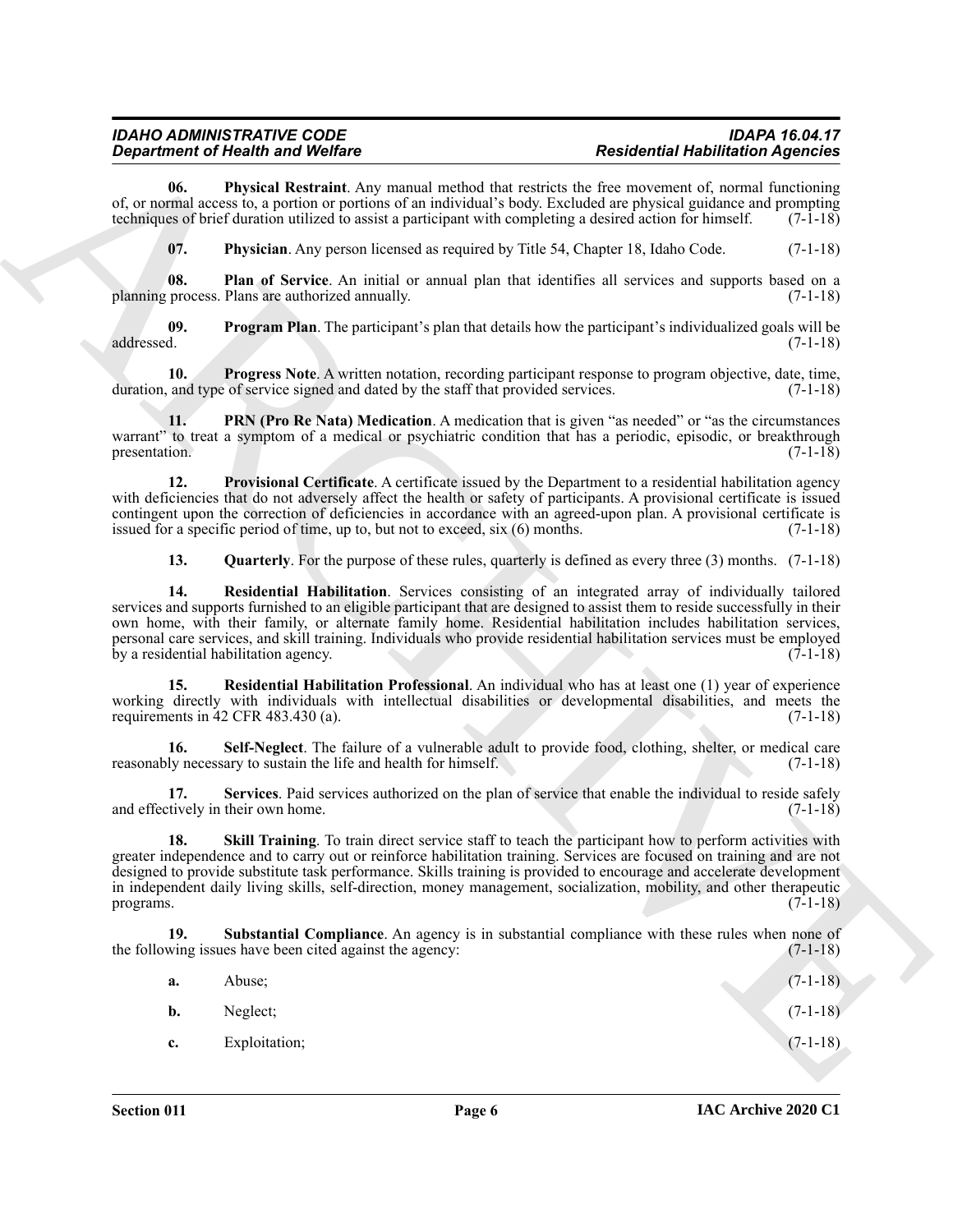**d.** Inadequate care; (7-1-18)

**e.** A situation in which the agency has operated more than thirty (30) days without an administrator or tial habilitation professional; or (7-1-18) a residential habilitation professional; or

<span id="page-5-6"></span><span id="page-5-5"></span>**f.** Surveyors denied access to records, participants, or agency premises. (7-1-18)

**20. Supervision**. Initial and ongoing oversight of service and support elements by the residential habilitation professional or designee. The designee will report directly to the residential habilitation professional.

(7-1-18)

**21.** Survey. A review conducted by a surveyor to determine an agency's compliance with statutes and  $(7-1-18)$ rules. (7-1-18)

<span id="page-5-7"></span>**22. Surveyor**. A person authorized by the Department to conduct surveys or complaint investigations to determine compliance with statutes and rules.  $(7-1-18)$ 

#### <span id="page-5-0"></span>**012. -- 099. (RESERVED)**

#### <span id="page-5-8"></span>**100. TYPES OF CERTIFICATES ISSUED.**

<span id="page-5-1"></span>The Department issues certificates that are in effect for a period of no longer than three (3) years. The types of certificates issued are as follow:  $(7-1-18)$ certificates issued are as follow:

<span id="page-5-9"></span>**01. Initial Certificate**. When the Department determines that all application requirements have been met, an initial certificate is issued for a period of up to six (6) months from the initiation of services. The Department will survey the agency prior to the certificate expiration date to ensure the agency's ongoing capability to provide services and is in substantial compliance with these rules. When the agency is determined to be in substantial compliance, a one (1) year certificate will be granted. (7-1-18)

<span id="page-5-10"></span>**02.** One-Year Certificate. A one (1) year certificate is issued by the Department when it determines the agency is in substantial compliance with these rules, following an initial or provisional certificate, or when there may be areas of deficient practice which would impact the agency's ability to provide adequate care. An agency is prohibited from receiving consecutive one (1) year certificates. (7-1-18) prohibited from receiving consecutive one  $(1)$  year certificates.

<span id="page-5-12"></span><span id="page-5-11"></span>**Three-Year Certificate**. A three (3) year certificate is issued by the Department when it ency requesting certification is in substantial compliance with these rules. (7-1-18) determines the agency requesting certification is in substantial compliance with these rules.

**Exparament of Nearly was Wedlere Residential Hublindical Application** Application Application (19)  $\frac{1}{2}$  and  $\frac{1}{2}$  and  $\frac{1}{2}$  and  $\frac{1}{2}$  and  $\frac{1}{2}$  and  $\frac{1}{2}$  and  $\frac{1}{2}$  and  $\frac{1}{2}$  and  $\frac{1}{2$ **04. Provisional Certificate**. When an agency is found to be out of substantial compliance with these rules, but does not have deficiencies that jeopardize the health or safety of participants, a provisional certificate may be issued by the Department for up to a six (6) month period. A provisional certificate is issued contingent upon the correction of deficiencies in accordance to a plan developed by the agency and approved by the Department. Before the end of the provisional certification period, the Department will determine whether areas of concern have been corrected and whether the agency is in substantial compliance with these rules. If the Department determines the agency is in compliance, a one (1) year certificate will be issued. If the agency is determined to be out of compliance, the certificate will be revoked.  $(7-1-18)$ 

#### <span id="page-5-2"></span>**101. CERTIFICATION – GENERAL REQUIREMENTS FOR AGENCIES.**

#### <span id="page-5-4"></span><span id="page-5-3"></span>**01. Certificate Required**. (7-1-18)

**a.** No agency may provide services within this state until the Department has approved the application for certification and issued the agency a certificate. No agency may provide services within this state without a current certificate. (7-1-18)

**b.** The Department is not required to consider the application of any operator, administrator, or owner of an agency whose license or certification has been revoked until five (5) years have lapsed from the date of revocation. (7-1-18)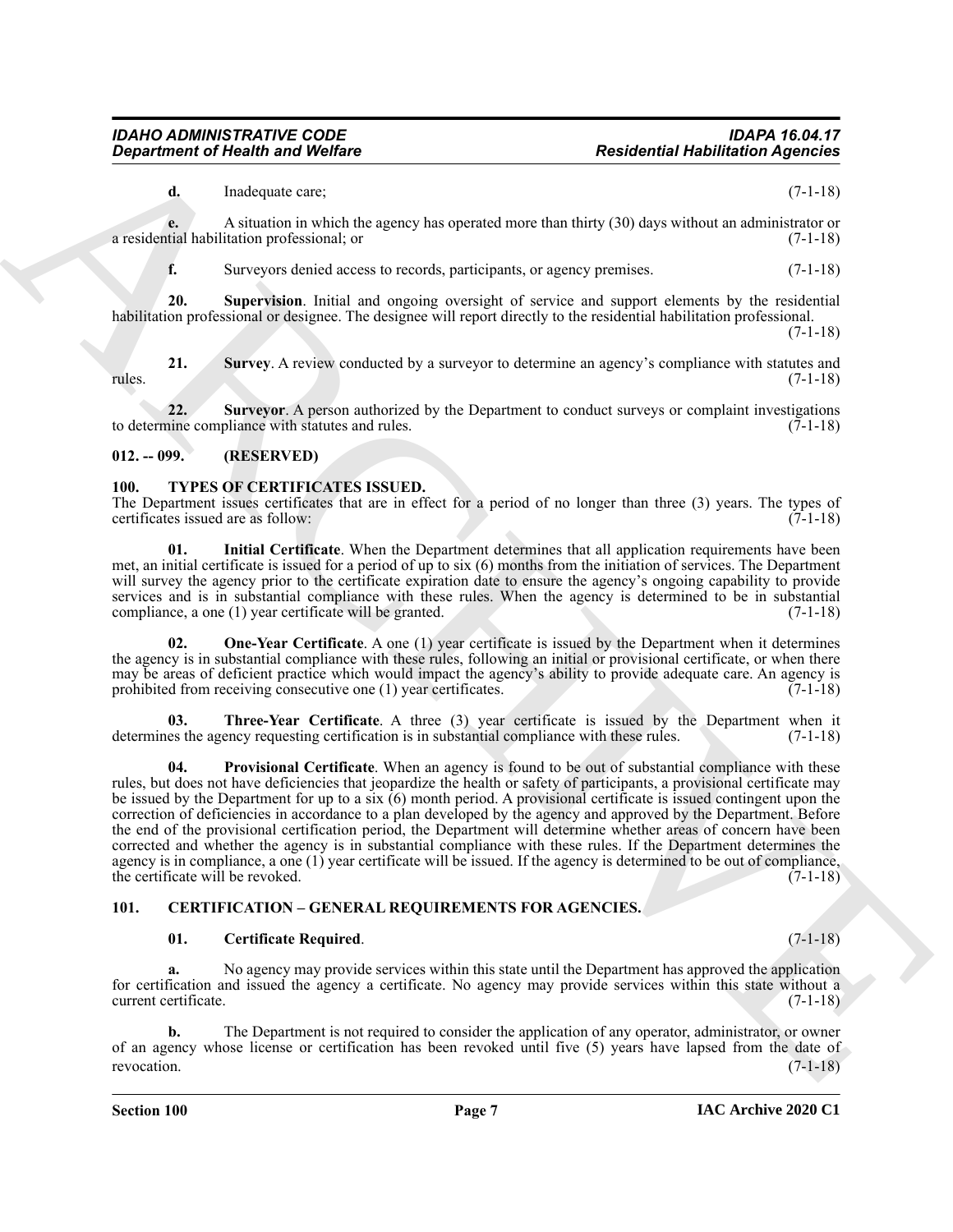<span id="page-6-0"></span>**02. Application**. An application for a certificate must be made to the Department on forms provided by the Department at: http://ddacertification.dhw.idaho.gov. The application must contain the following to be considered complete: (7-1-18) complete: (7-1-18)

**a.** Application form that contains the name, address, and telephone number of the agency, type of services to be provided, the geographic service area of the agencies, and the anticipated date for the initiation of services; (7-1-18) services; (7-1-18)

**b.** An accurate and complete statement of all business names of the agency as filed with the Secretary of State, whether an assumed business name, partnership, corporation, limited liability company, or other entity, that identifies each owner of the agency, and the management structure of the agency; (7-1-18)

**c.** A statement that the agency will comply with these rules and all other applicable local, state, and federal requirements, including an assurance that the agency complies with pertinent state and federal requirements governing equal opportunity and nondiscrimination; (7-1-18)

**d.** A copy of the proposed organizational chart or plan for staffing of the agency; (7-1-18)

**Exparament of Nealth and Wolfare**<br> **Residential Hublindical [A](http://ddacertification.dhw.idaho.gov)gencies**<br> **Residential Mublindical Agencies**<br> **ARCHIVES ARCHIVES ARCHIVES ARCHIVES ARCHIVES ARCHIVES ARCHIVES ARCHIVES ARCHIVES ARCHIVES ARCHIVES ARCHIVES ARCH e.** Staff qualifications including resumes, job descriptions, verification of satisfactory completion of criminal history checks in accordance with IDAPA 16.05.06, "Criminal History and Background Checks," and copies of state licenses and certificates for staff, when applicable; (7-1-18)

**f.** Written policies and procedures for the development and implementation of staff training to meet rements of Section 204 of these rules. (7-1-18) the requirements of Section 204 of these rules.

**g.** Staff and participant illness policy, communicable disease policy, and other health-related policies and procedures required in Section 300 of these rules; (7-1-18)

**h.** Written policies and procedures that address special medical or health care needs of participants in Section 300 of these rules; (7-1-18) required in Section 300 of these rules;

**i.** Written transportation safety policies and procedures required in Section 300 of these rules;

(7-1-18)

**j.** Written participant grievance policies and procedures to meet requirements in Section 300 of these (7-1-18) rules; (7-1-18)

**k.** Written medication policies and procedures to address medication standards and requirements to uirements in Section 302 of these rules; (7-1-18) meet requirements in Section 302 of these rules;

**l.** Written policies and procedures that address the development of participants' social skills and the nent of participants' maladaptive behavior to meet requirements in Section 303 of these rules; (7-1-18) management of participants' maladaptive behavior to meet requirements in Section 303 of these rules;

**m.** Written termination policies and procedures in accordance with Section 400 of these rules;

(7-1-18)

**n.** Written policies and procedures for reporting incidents to the adult protection authority and to the ent to meet requirements in Section 404 of these rules; Department to meet requirements in Section 404 of these rules;

**o.** Written description of the program records system including a completed sample of a program 1 a monitoring record; (7-1-18) plan, and a monitoring record;

**p.** Written description of the fiscal record system including a sample of program billing; (7-1-18)

**q.** Written description of the agency's quality assurance program developed to meet requirements in Section 405 of these rules; (7-1-18)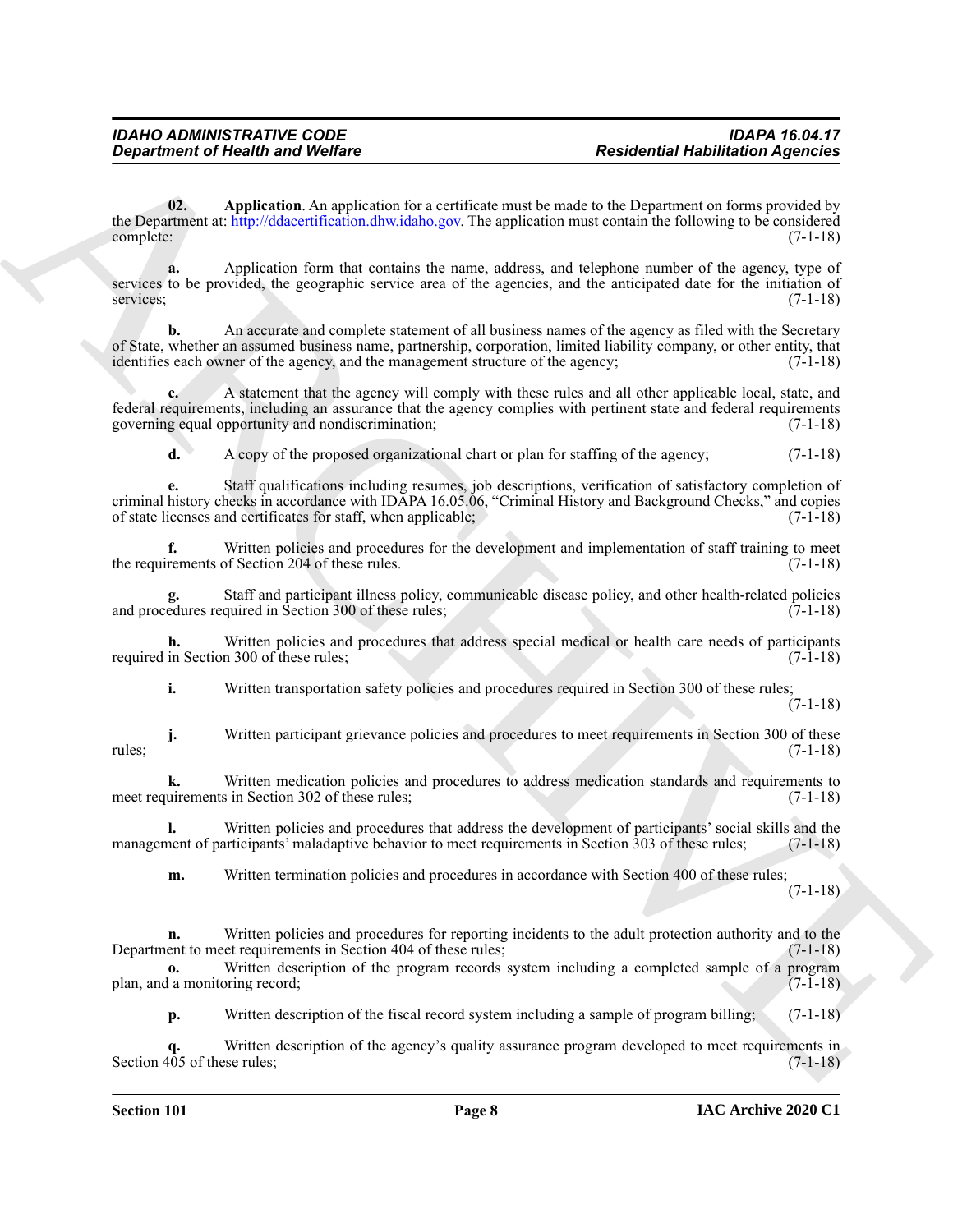**r.** Any other policies, procedures, or requirements as outlined in these rules; and  $(7-1-18)$ 

**s.** All referenced forms. (7-1-18)

**Expansion of Neath weak Welfare**<br>
Any other sales approximate, or explication to the significant and  $\alpha$  (1-1.18)<br>
A ARCHIVE CONTINUES AND CONTINUES INTO the control of the significant and the significant and the signif **03. Completed Applications**. Applications must be complete. Incomplete applications will not be considered and will be returned to the applicant. An applicant may submit an application up to three (3) times within a three hundred sixty-five (365) day period starting on the date of the first submission. If the application is incomplete upon a third submission, the application will be denied. The applicant may not resubmit an application for six  $(6)$  months from the date of the denial notice.  $(3-20-20)$ months from the date of the denial notice.

<span id="page-7-2"></span>**04.** Conformity. Applicants for certification and certified residential habilitation agencies must to all applicable rules of the Department. (7-1-18) conform to all applicable rules of the Department.

<span id="page-7-3"></span>**05. Inspection of Residential Habilitation Records**. The agency and all records required under these rules must be accessible at any reasonable time to authorized representatives of the Department for the purpose of inspection with or without prior notice. Refusal to allow such access may result in revocation of the agency's certificate. (7-1-18)

<span id="page-7-0"></span>

| 102.<br>DENIAL OF AN APPLICATION.        |            |
|------------------------------------------|------------|
| The Department may deny any application. | $(7-1-18)$ |

<span id="page-7-6"></span><span id="page-7-4"></span>**01. Causes for Denial**. Causes for denial of an application may include: (7-1-18)

**a.** The application does not meet all rule requirements; or  $(7-1-18)$ 

**b.** The agency does not meet requirements for certification to the extent that it hinders its ability to provide quality services that comply with the rules for residential habilitation agencies; or (7-1-18)

**c.** The application is incomplete; or (7-1-18)

**d.** The applicant, owner, operator, or provider has willfully misrepresented or omitted information on cation or other documents pertinent to obtaining a certificate; (7-1-18) the application or other documents pertinent to obtaining a certificate;

**e.** The applicant, owner, operator, or provider has been denied or has had revoked any license or certificate for a health facility, residential assisted living facility, certified family home, or residential habilitation agency; or  $(3-20-20)$ 

**f.** The applicant, owner, operator, or provider has been convicted of operating a health facility,

residential assisted living facility, certified family home, or residential habilitation agency without a license or certificate; or (3-20-20) certificate; or (3-20-20)

A court has ordered that the applicant, owner, operator, or provider must not operate a health I assisted living facility, certified family home, or residential habilitation agency. (3-20-20) facility, residential assisted living facility, certified family home, or residential habilitation agency.

The Department will not review an application of an applicant who has an action, either current or t a certificate held by the applicant either in Idaho or any other state or jurisdiction. (7-1-18) in process, against a certificate held by the applicant either in Idaho or any other state or jurisdiction.

<span id="page-7-5"></span>**02. Before Denial is Final**. Before denial is final, the Department will advise the individual or provider in writing of the denial and their right and method to appeal. Contested case hearings, including denial and revocation, must be conducted under IDAPA 16.05.03, "Contested Case Proceedings and Declaratory Rulings."

 $(3-20-20)$ 

#### <span id="page-7-7"></span>**103. RENEWAL AND EXPIRATION OF CERTIFICATE.**

<span id="page-7-1"></span>An agency must request, through a Department-approved process, renewal of its certificate no less than ninety (90) days before the expiration date of the certificate, to ensure there is no lapse in certification. (7-1-18)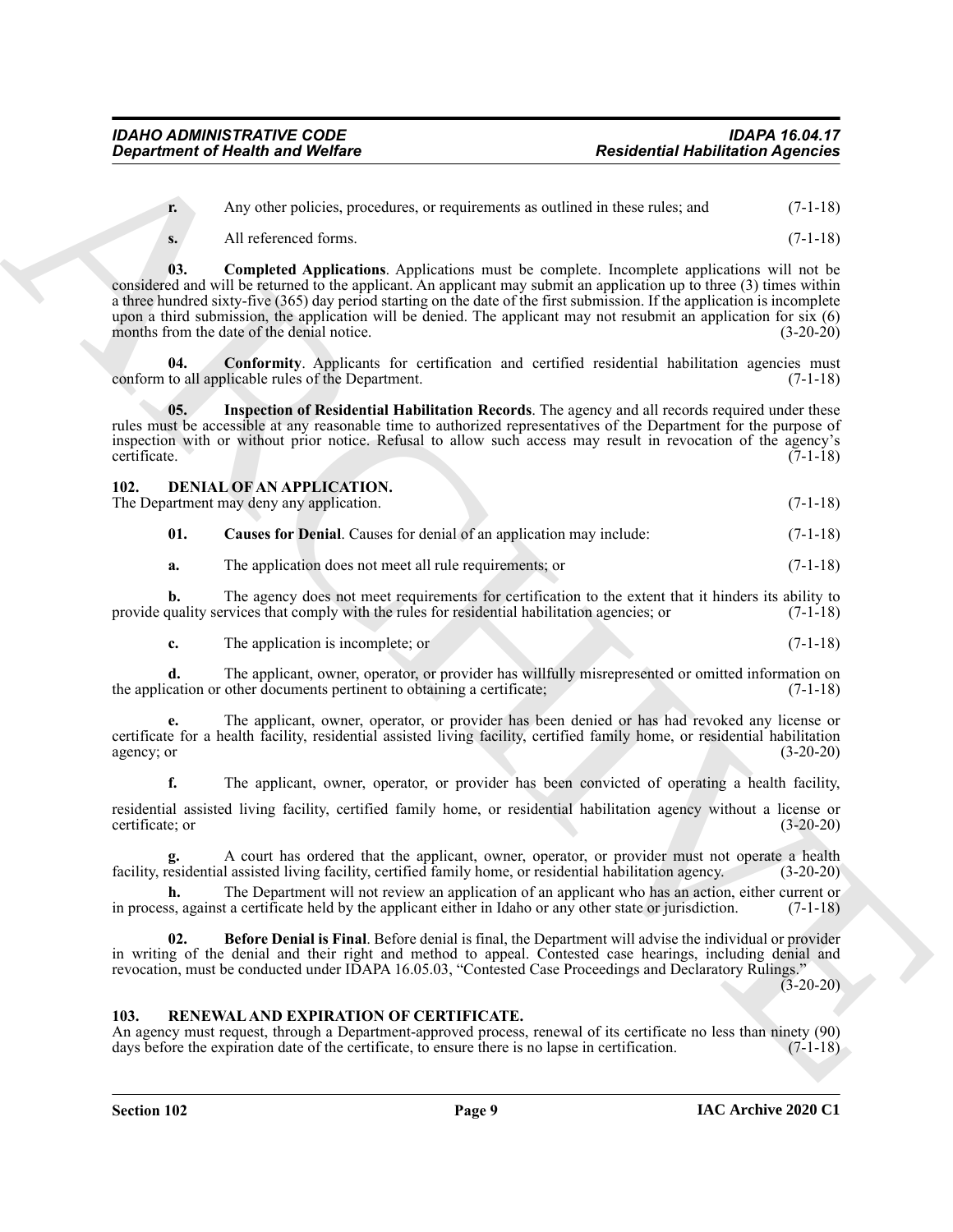<span id="page-8-14"></span>**01. Renewal of Certificate**. A certificate may be renewed by the Department when it determines the agency requesting recertification is in substantial compliance with the provisions of this chapter of rules. A certificate issued on the basis of substantial compliance is contingent upon the correction of deficiencies in accordance with a plan developed by the agency and approved by the Department. (7-1-18) plan developed by the agency and approved by the Department.

<span id="page-8-13"></span>**02. Expiration of Certificate Without Timely Request for Renewal**. Expiration of a certificate without a timely request for renewal automatically rescinds the agency's certification to deliver services under these rules. (7-1-18) rules. (7-1-18)

<span id="page-8-12"></span>**03. Availability of Certificate**. The certificate must be available upon request by the Department, a participant, their guardian, and members of the public.

#### <span id="page-8-8"></span>**104. CERTIFICATE NOT TRANSFERABLE.**

<span id="page-8-0"></span>The certificate is issued only to the agency named in the application, only for the period specified, only for the location indicated in the application, and only to the owners or operators as expressed on the application submitted to the Department. The certificate may not be transferred or assigned to any other person or entity. The certificate is nontransferable from one (1) location to another. nontransferable from one  $(1)$  location to another.

#### <span id="page-8-15"></span>**105. RETURN OF CERTIFICATE.**

<span id="page-8-1"></span>The certificate is the property of the state and must be returned to the state if it is revoked or suspended or voluntarily closed. (7-1-18) closed. (7-1-18)

#### <span id="page-8-9"></span><span id="page-8-2"></span>**106. CHANGE OF OWNERSHIP, ADMINISTRATOR, OR LOCATION.**

<span id="page-8-11"></span>**01. Notification to Department**. When a change of ownership, or locations is contemplated, the agency must be recertified and implement the same procedure as an agency that has never been certified. When a change of a certified agency's ownership, administrator, or address is contemplated, the owner or designee must notify the Division of Licensing and Certification in writing through the Department-approved process. (7-1-18)

<span id="page-8-10"></span>**02. New Application Required**. In the instance of a change of ownership or lessee the new owner must submit a new application to the Department at least sixty (60) days prior to the proposed date of change. The new application must be submitted to the Division of Licensing and Certification through the Department-approved<br>process and must contain the required information under Section 101.02 of these rules. (7-1-18) process and must contain the required information under Section 101.02 of these rules.

#### <span id="page-8-3"></span>**107. -- 199. (RESERVED)**

#### <span id="page-8-5"></span>**200. AGENCY GOVERNING AUTHORITY.**

<span id="page-8-4"></span>Each agency must be organized and administered under one governing (1) authority. The governing authority may be a named individual or a number of individuals that will assume full legal responsibility for the overall conduct of the agency.  $(7-1-18)$ 

*Department of Nearly was Welfare*<br>
ARCHIVER CONTENTS and be every also the state of the state of the state of the state of the state of the state of the state of the state of the state of the state of the state of the **01. Structure**. The agency must document an organizational chart that identifies the individuals acting as its governing authority, the administrator, the residential habilitation professional, and all other agency employees with administrative responsibilities. This organizational chart must be provided at the time of the application, updated at least annually or upon significant change to the agency's organizational structure, and available to the Department upon request.  $(7-1-18)$ 

<span id="page-8-7"></span>**02. Responsibilities**. The governing authority must assume responsibility for:  $(7-1-18)$ 

<span id="page-8-6"></span>**a.** Adopting appropriate organizational bylaws and policies and procedures;  $(7-1-18)$ 

**b.** Appointing an administrator qualified to carry out the agency's overall responsibilities in relation to written policies and procedures and applicable state and federal laws. The administrator must participate in deliberation of policy decisions concerning all services; (7-1-18) deliberation of policy decisions concerning all services;

**c.** Ensuring the agency administrator fulfills the duties and obligations outlined in Section 201 of these rules. Any failure on part of the Administrator is the ultimate responsibility of the agency and its governing body. (7-1-18) body. (7-1-18)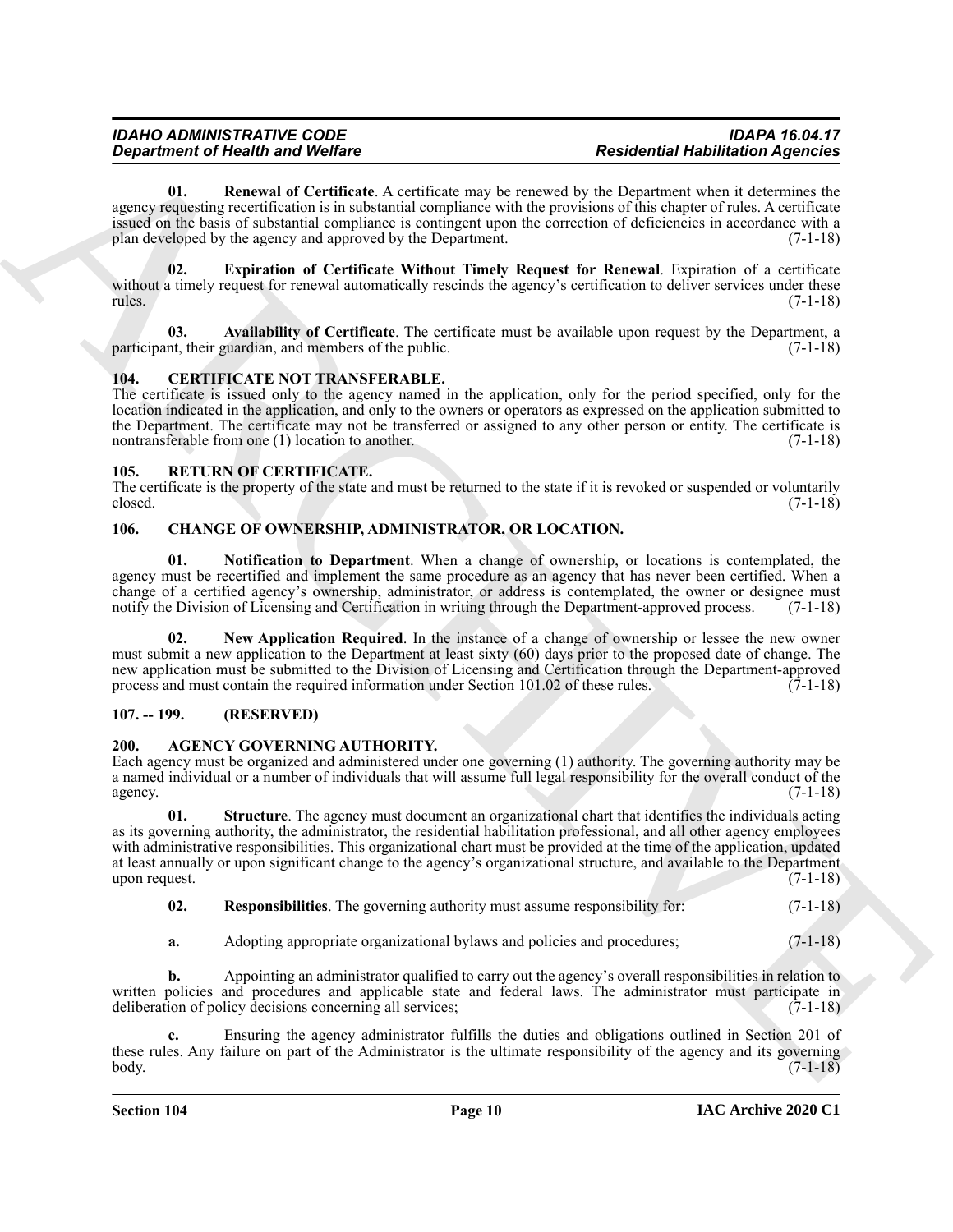**d.** Conducting and documenting that it performed an annual review of the agency for compliance with these rules; (7-1-18) these rules;  $(7-1-18)$ 

**e.** Developing and implementing written administrative policies and procedures that comply with le state and federal rules; and (7-1-18) applicable state and federal rules; and

**f.** Developing and implementing policies and procedures under these rules. These are to be reviewed nnually and revised as necessary. (3-20-20) at least annually and revised as necessary.

#### <span id="page-9-1"></span>**201. AGENCY ADMINISTRATOR.**

<span id="page-9-0"></span>An administrator for an agency is accountable for the overall operations of the agency including ensuring compliance with these rules, overseeing and managing staff, and administering the agency's policies and procedures, and quality assurance program. (7-1-18) assurance program.

<span id="page-9-3"></span>**01. Administrator Qualifications**. Each agency must employ a designated administrator who:

 $(7-1-18)$ 

**a.** Is at least twenty-one (21) years of age; (7-1-18)

**b.** Has satisfactorily completed a criminal history check in accordance with IDAPA 16.05.06, lead History and Background Checks<sup>2</sup>; and (7-1-18) "Criminal History and Background Checks"; and

**c.** Has a minimum of three (3) years of experience in service delivery with the population served with ne (1) year having been in an administrative role. (7-1-18) at least one  $(1)$  year having been in an administrative role.

**02. Absences**. The administrator must designate, in writing, a qualified employee to perform the sof the administrator to act in their absence. This document must be available upon request. (7-1-18) functions of the administrator to act in their absence. This document must be available upon request.

<span id="page-9-4"></span><span id="page-9-2"></span>**03. Responsibilities**. The administrator must: (7-1-18)

**a.** Document and review the overall program and general participant needs on at least a quarterly more often as necessary, to plan and implement appropriate strategies for meeting those needs: (7-1-18) basis, or more often as necessary, to plan and implement appropriate strategies for meeting those needs;

**b.** Make all records available to the Department for review or audit;  $(7-1-18)$ 

**c.** Implement all policies addressing safety measures for the protection of participants and staff as <br>d by state and federal rules: (7-1-18) mandated by state and federal rules;

**d.** Ensure agency personnel, including those providing services, practice within the scope of their e or license; (7-1-18) certificate or license:

**e.** Conduct satisfaction surveys at least annually with each participant or guardian, as applicable. (7-1-18)

**f.** Assure training, support services, and equipment for agency staff are provided to carry out assigned responsibilities; (7-1-18)

*Government of Newthern* and Wolfare *Residential Hublington Agencies***<br>
Archives the Conduction and Communication Construction and Construction and Procedures ARCHIVES (Dependent Construction and Communication and Comm g.** Schedule coverage to assure compliance with the Plan of Service and Program Plans. Work schedules reflecting the daily adjustments of employees must be maintained to show the personnel on duty for the scheduled shift. The agency must specify provisions and procedures to assure back-up coverage for those work schedules; and (7-1-18) schedules; and

**h.** Coordinate with other service providers to assure continuity of the delivery of residential habilitation services in the plan of service. (7-1-18)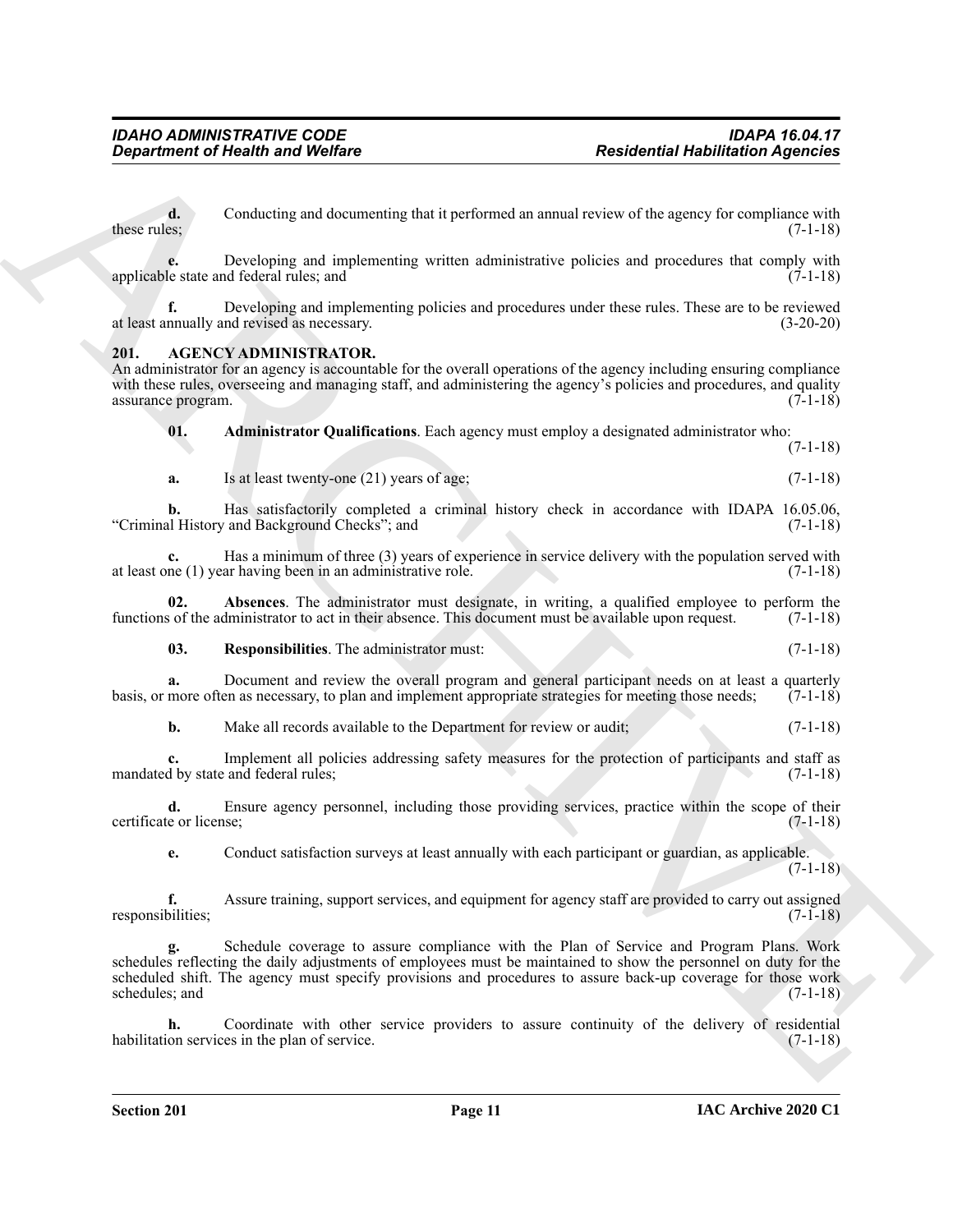#### <span id="page-10-3"></span><span id="page-10-0"></span>**202. QUALIFICATIONS AND RESPONSIBILITIES OF A RESIDENTIAL HABILITATION PROFESSIONAL.**

**01. Education and Experience**. To be qualified as a residential habilitation professional, a person must:  $(7-1-18)$ 

<span id="page-10-6"></span>**a.** Have at least one (1) year of experience professionally supervised with the population served; and  $(7-1-18)$ 

**b.** Meet the qualifications of a Qualified Intellectual Disabilities Professional (QIDP) as described in (483.430(a). (7-1-18) 42 CFR 483.430(a).

**c.** Experience writing and implementing behavior and skill training program plans; or (7-1-18)

i. Provide documentation the employee received such training from an experienced residential habilitation professional; and

<span id="page-10-7"></span><span id="page-10-4"></span>ii. Demonstrate the ability to write and implement behavior and skill training program plans. (7-1-18)

**Experiment of Health and Wolfare Residential Relationship residential Relationship residents are residents.**<br>
PRONE TAXIS AND RESPONSIBILITIES OF A RESIDENTIAL ILABILITATION<br>
PROPERTING THE CONTINUES ARE CONSIDERED AS A **02. Criminal History and Background Check**. A residential habilitation professional must have satisfactorily completed a criminal history check in accordance with IDAPA 16.05.06, "Criminal History and Background Checks." (7-1-18) Background Checks."

**03. First Aid and CPR Certification**. A residential habilitation professional must be certified in first aid and Cardio-Pulmonary Resuscitation (CPR) appropriate for the age of participants they serve prior to providing direct service to participants and maintain current certification thereafter. (7-1-18) direct service to participants and maintain current certification thereafter.

<span id="page-10-8"></span>**04. Responsibilities of a Residential Habilitation Professional**. A residential habilitation professional must be employed by the agency on a continuous and regularly scheduled basis. A residential habilitation professional must perform the following: (7-1-18) habilitation professional must perform the following:

**a.** Provide all skill training to agency direct service staff necessary to fulfill each participant's plan of service; (7-1-18)

**b.** Complete or obtain an age appropriate functional assessment for participants served within thirty s of initiation of the service: (7-1-18)  $(30)$  days of initiation of the service;

**c.** Develop participant program plans according to the current authorized plan of service for each nt; and (7-1-18) participant; and

**d.** Supervise habilitation services of the agency at least quarterly or more often as necessary to include: (7-1-18)

i. The review of direct services performed by direct service staff to ensure that staff are implementing rams as written and demonstrate the necessary skills to correctly provide the services; and (7-1-18) the programs as written and demonstrate the necessary skills to correctly provide the services; and

ii. Monitoring participant progress and documenting changes when necessary to ensure revisions are made for progress, regression, or inability to maintain independence. (7-1-18)

<span id="page-10-5"></span>**05. Direct Service Qualifications**. If a residential habilitation professional is providing any type of direct service, they must meet the qualifications of direct service staff as defined in Section 203 of these rules.

(7-1-18)

#### <span id="page-10-2"></span><span id="page-10-1"></span>**203. DIRECT SERVICE STAFF.**

Each direct service staff person for an agency must meet all of the following minimum qualifications: (7-1-18)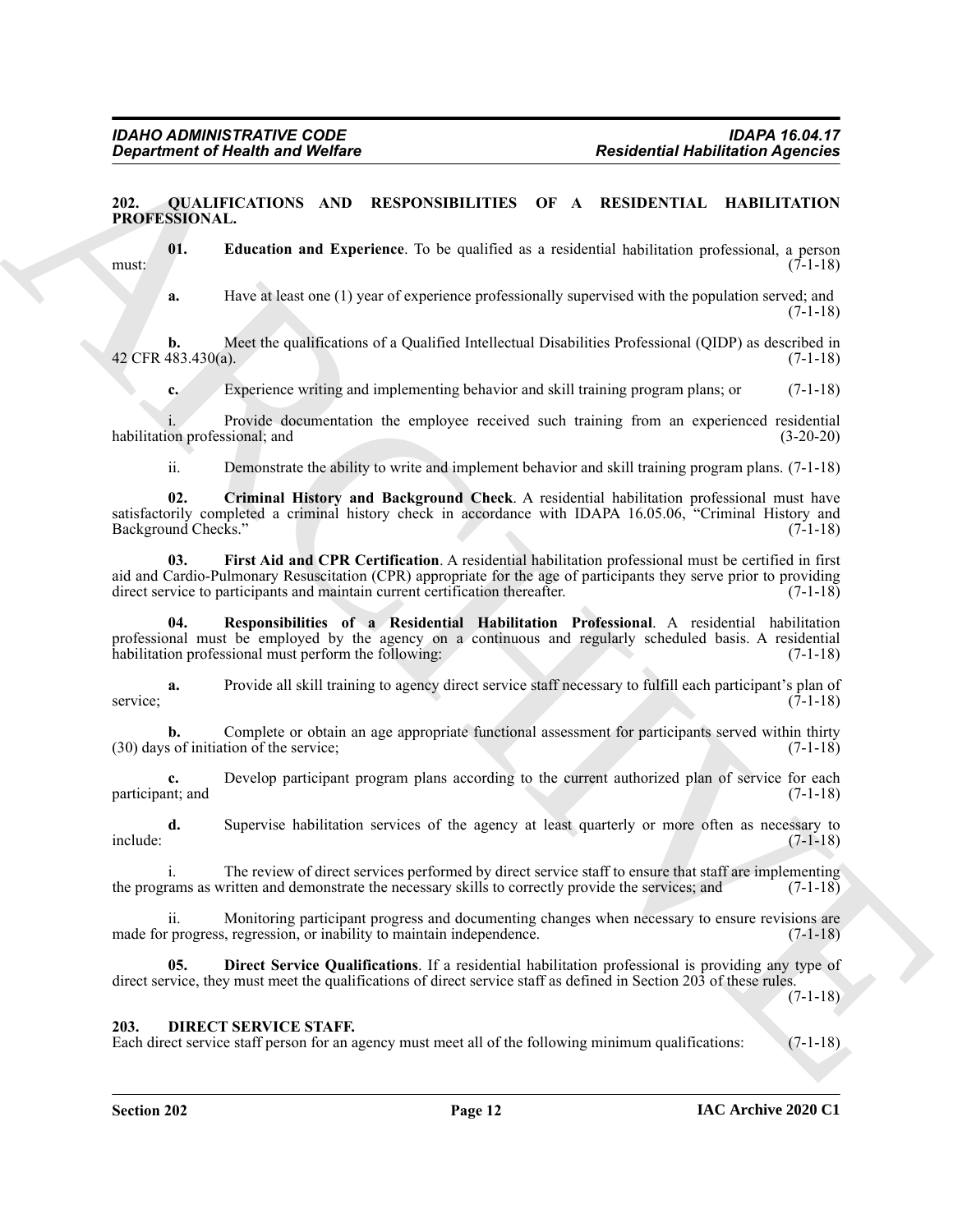#### <span id="page-11-11"></span><span id="page-11-10"></span><span id="page-11-9"></span><span id="page-11-5"></span><span id="page-11-4"></span><span id="page-11-3"></span><span id="page-11-1"></span><span id="page-11-0"></span>**204. DIRECT SERVICE STAFF TRAINING.**

<span id="page-11-8"></span><span id="page-11-7"></span><span id="page-11-6"></span><span id="page-11-2"></span>

| <b>Department of Health and Welfare</b> |                                                                                                                                                                                                                                                                                                                                                                                                                                           | <b>Residential Habilitation Agencies</b> |  |
|-----------------------------------------|-------------------------------------------------------------------------------------------------------------------------------------------------------------------------------------------------------------------------------------------------------------------------------------------------------------------------------------------------------------------------------------------------------------------------------------------|------------------------------------------|--|
| 01.                                     | Age. Be at least eighteen (18) years of age.                                                                                                                                                                                                                                                                                                                                                                                              | $(7-1-18)$                               |  |
| 02.                                     | <b>Education</b> . Be a high school graduate, or have a GED or demonstrate the ability to provide<br>services according to a plan of service.                                                                                                                                                                                                                                                                                             | $(7-1-18)$                               |  |
| 03.                                     | First Aid and CPR Certification. Be certified in first aid and Cardio-Pulmonary Resuscitation<br>(CPR) appropriate for the age of participants they serve prior to providing direct care or services to participants and<br>maintain current certification thereafter.                                                                                                                                                                    | $(7-1-18)$                               |  |
| 04.<br>disease.                         | Health. Have signed a statement maintained by the agency that they are free from communicable<br>disease, understands universal precautions, and follows agency policies and procedures regarding communicable                                                                                                                                                                                                                            | $(7-1-18)$                               |  |
| 05.                                     | "Assistance with Medications" Course. Each staff person assisting with participant medications<br>must successfully have completed and follow the "Assistance with Medications" course available through the Idaho<br>Division of Career-Technical Education, or other Department-approved training. A copy of the certificate or other<br>verification of successful completion must be maintained by the agency in the employee record. | $(7-1-18)$                               |  |
| 06.                                     | Criminal History Check. Have satisfactorily completed a criminal history check in accordance<br>with IDAPA 16.05.06, "Criminal History and Background Checks."                                                                                                                                                                                                                                                                            | $(7-1-18)$                               |  |
| 07.                                     | <b>Documentation of Job Description.</b> Have signed and received a copy of their job description from<br>the agency stating that the requirements of their position have been explained.                                                                                                                                                                                                                                                 | $(7-1-18)$                               |  |
| 08.                                     | Documentation of Training Requirements. Have documentation maintained by the agency<br>showing they have met all training requirements as outlined in Section 204 of these rules.                                                                                                                                                                                                                                                         | $(7-1-18)$                               |  |
| 204.                                    | DIRECT SERVICE STAFF TRAINING.<br>Each agency must ensure that all staff who provide direct services have completed training in accordance with these                                                                                                                                                                                                                                                                                     |                                          |  |
| rules.                                  |                                                                                                                                                                                                                                                                                                                                                                                                                                           |                                          |  |
| 01.                                     | <b>Training Documentation.</b>                                                                                                                                                                                                                                                                                                                                                                                                            | $(7-1-18)$<br>$(7-1-18)$                 |  |
| a.                                      | Training documentation must include the following:                                                                                                                                                                                                                                                                                                                                                                                        |                                          |  |
| i.                                      | Direct service staff receiving the training;                                                                                                                                                                                                                                                                                                                                                                                              |                                          |  |
| ii.                                     | Individual conducting the training;                                                                                                                                                                                                                                                                                                                                                                                                       | $(7-1-18)$<br>$(7-1-18)$<br>$(7-1-18)$   |  |
| iii.                                    | Name of the participant;                                                                                                                                                                                                                                                                                                                                                                                                                  | $(7-1-18)$                               |  |
| 1V.                                     | Description of the content trained; and                                                                                                                                                                                                                                                                                                                                                                                                   | $(7-1-18)$                               |  |
| V.                                      | Date and duration of the training.                                                                                                                                                                                                                                                                                                                                                                                                        | $(7-1-18)$                               |  |
| b.<br>employee's record.                | Documentation of training must be available for review by the Department, and retained in each                                                                                                                                                                                                                                                                                                                                            | $(7-1-18)$                               |  |
| 02.                                     | <b>Orientation Training.</b> Orientation training must be completed prior to working with participants.<br>The orientation training must include:                                                                                                                                                                                                                                                                                         | $(7-1-18)$                               |  |
| a.                                      | Purpose and philosophy of services;                                                                                                                                                                                                                                                                                                                                                                                                       | $(7-1-18)$                               |  |
| b.                                      | Policies and procedures;                                                                                                                                                                                                                                                                                                                                                                                                                  | $(7-1-18)$                               |  |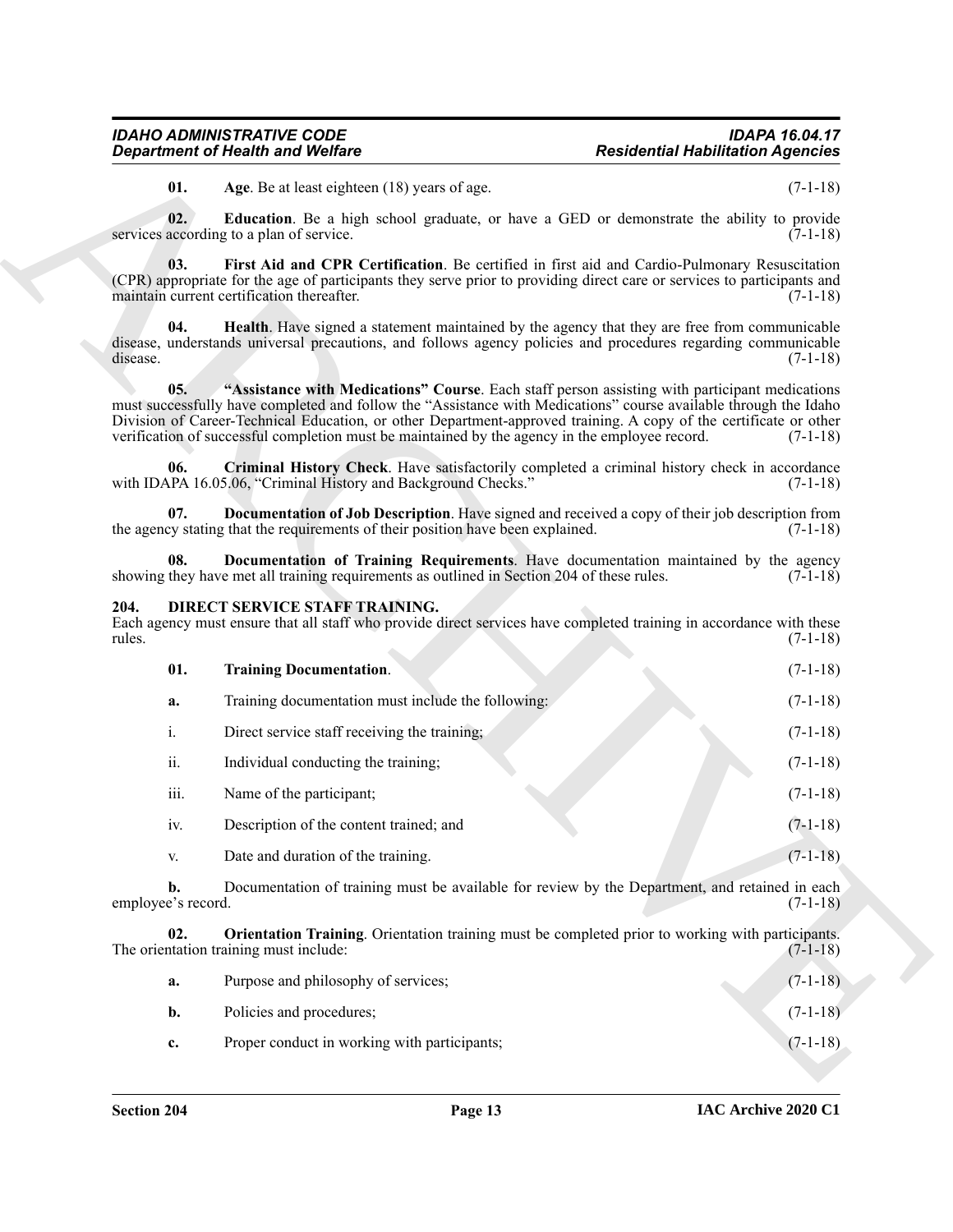|                               | <b>Department of Health and Welfare</b>                                                                                                                                                                                                                                                                                                                                                                                                                                                                                                                                                                              | <b>Residential Habilitation Agencies</b>                                                                                |
|-------------------------------|----------------------------------------------------------------------------------------------------------------------------------------------------------------------------------------------------------------------------------------------------------------------------------------------------------------------------------------------------------------------------------------------------------------------------------------------------------------------------------------------------------------------------------------------------------------------------------------------------------------------|-------------------------------------------------------------------------------------------------------------------------|
| d.                            | Handling of confidential and emergency situations that involve the participant;                                                                                                                                                                                                                                                                                                                                                                                                                                                                                                                                      | $(7-1-18)$                                                                                                              |
| e.                            | Participant rights to include personal, civil, and human rights;                                                                                                                                                                                                                                                                                                                                                                                                                                                                                                                                                     | $(7-1-18)$                                                                                                              |
| f.                            | Universal Precautions;                                                                                                                                                                                                                                                                                                                                                                                                                                                                                                                                                                                               | $(7-1-18)$                                                                                                              |
| g.                            | Body mechanics and lifting techniques;                                                                                                                                                                                                                                                                                                                                                                                                                                                                                                                                                                               | $(7-1-18)$                                                                                                              |
| h.                            | Housekeeping techniques;                                                                                                                                                                                                                                                                                                                                                                                                                                                                                                                                                                                             | $(7-1-18)$                                                                                                              |
| i.                            | Maintenance of a clean, safe, and healthy environment; and                                                                                                                                                                                                                                                                                                                                                                                                                                                                                                                                                           | $(7-1-18)$                                                                                                              |
|                               | Skills training specific to the needs of each participant served must be provided by a residential<br>habilitation professional and include the following:                                                                                                                                                                                                                                                                                                                                                                                                                                                           | $(7-1-18)$                                                                                                              |
| program plan or plan of care; | Instructional techniques including correct and consistent implementation of the participant's                                                                                                                                                                                                                                                                                                                                                                                                                                                                                                                        | $(7-1-18)$                                                                                                              |
| ii.                           | Managing behaviors including techniques and strategies for teaching adaptive behaviors; and                                                                                                                                                                                                                                                                                                                                                                                                                                                                                                                          | $(7-1-18)$                                                                                                              |
| iii.                          | Accurate record keeping procedures.                                                                                                                                                                                                                                                                                                                                                                                                                                                                                                                                                                                  | $(7-1-18)$                                                                                                              |
| 03.                           | <b>Ongoing Training</b> . The residential habilitation professional must provide and document ongoing<br>training of direct service staff when changes are made to the participant's plan of service and corresponding program<br>plans. Additionally, the agency will be responsible for providing on-going training to direct service staff when there<br>are changes to the participant's physical, medical, and behavioral status.                                                                                                                                                                               | $(7-1-18)$                                                                                                              |
| $205. - 299.$                 | (RESERVED)                                                                                                                                                                                                                                                                                                                                                                                                                                                                                                                                                                                                           |                                                                                                                         |
| 300.<br>following:            | <b>AGENCY POLICIES AND PROCEDURES.</b><br>A policy and procedure manual must be developed by the agency to effectively implement its objectives. It must be<br>approved by the governing authority. The manual must, at a minimum, include policies and procedures reflecting the                                                                                                                                                                                                                                                                                                                                    | $(7-1-18)$                                                                                                              |
| 01.                           | Scope of Services and Area Served. The agency must define the scope of services offered and the<br>geographic area served by the agency.                                                                                                                                                                                                                                                                                                                                                                                                                                                                             | $(7-1-18)$                                                                                                              |
| 02.                           | Acceptance Standards. The agency must develop and implement written policies and procedures<br>that specify the agency will only accept and retain participants for whom the agency is adequately equipped to<br>provide appropriate services according to the participant's plan of care. The agency will not accept or retain<br>participants when the agency does not have the personnel appropriate in number and with appropriate knowledge and<br>skill to provide the services needed by each participant according to each participant's plan of care.                                                       | $(7-1-18)$                                                                                                              |
| 03.                           | Participant Records. Each agency must develop and implement written policies and procedures<br>that describe the content, maintenance, and storage of participant records. Each agency must maintain accurate,<br>current, and complete participant records. These records must be maintained for at least five (5) years following the<br>participant's termination of services, or to the extent required by other federal or state requirements. Each agency<br>must have a participant records system to include past and current information and to safeguard participant<br>confidentiality under these rules. | $(7-1-18)$                                                                                                              |
| 04.                           | <b>Required Services.</b> Each agency must develop and implement written policies and procedures that<br>describe how the agency will assess and provide residential habilitation services. Residential habilitation services                                                                                                                                                                                                                                                                                                                                                                                        | consist of an integrated array of individually tailored services and supports. These services and supports are designed |

#### <span id="page-12-7"></span><span id="page-12-0"></span>**205. -- 299. (RESERVED)**

#### <span id="page-12-6"></span><span id="page-12-5"></span><span id="page-12-4"></span><span id="page-12-3"></span><span id="page-12-2"></span><span id="page-12-1"></span>**300. AGENCY POLICIES AND PROCEDURES.**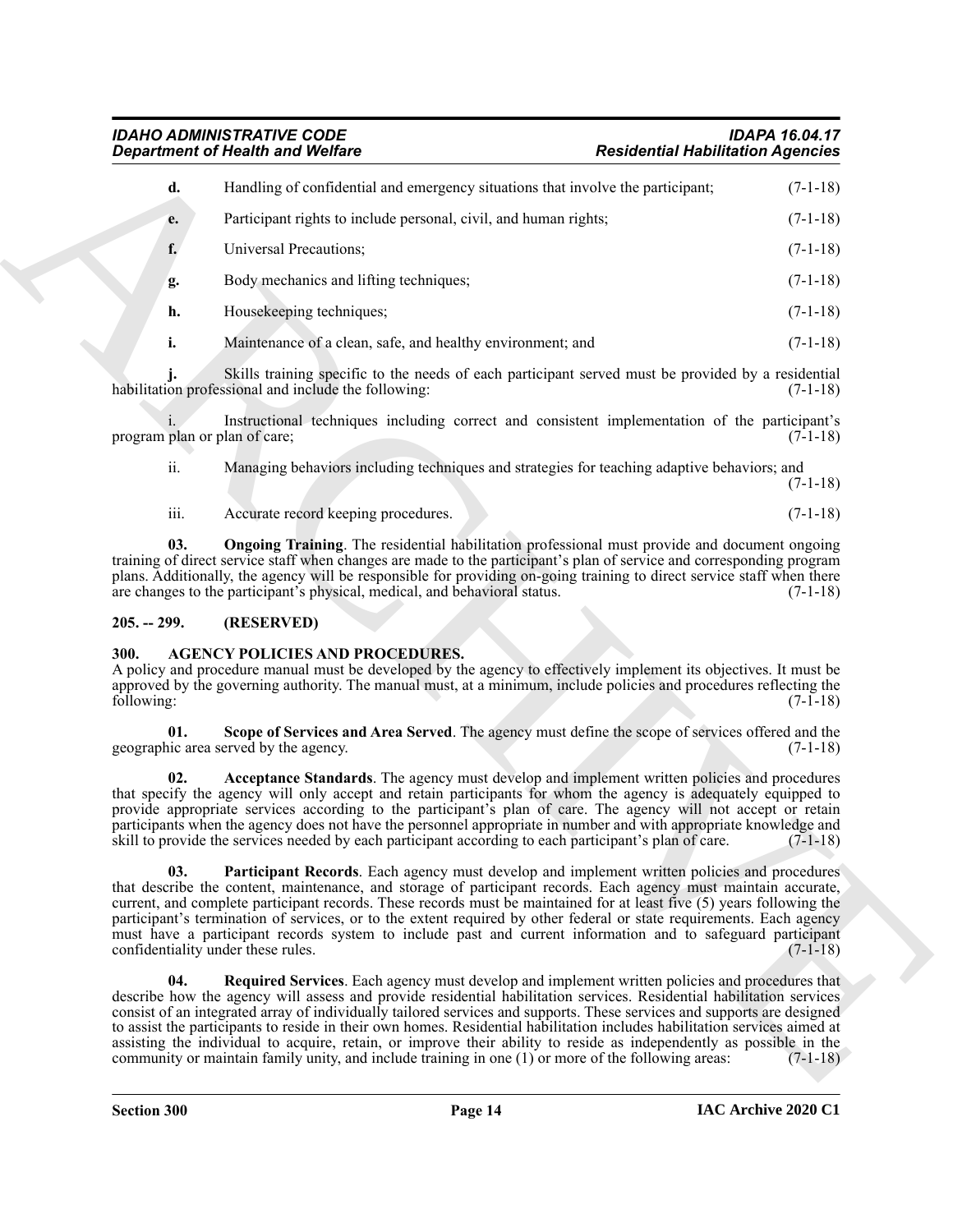**a.** Self-direction, including the identification of and response to dangerous or threatening situations, making decisions and choices affecting the individual's life, and initiating changes in living arrangements or life activities; (7-1-18)

**b.** Money management, including training or assistance in handling personal finances, making is, and meeting personal financial obligations; purchases, and meeting personal financial obligations;

**c.** Daily living skills, including training in accomplishing routine housekeeping tasks, meal preparation, dressing, personal hygiene, self-administration of medications, and other areas of daily living including proper use of adaptive and assistive devices, appliances, home safety, first aid, and emergency procedures; (7-1-18)

**d.** Socialization, including training or assistance in participation in general community activities and ing relationships with peers with an emphasis on connecting the participant to their community. (7-1-18) establishing relationships with peers with an emphasis on connecting the participant to their community.

Socialization training associated with participation in community activities includes assisting the participant to identify activities of interest, working out arrangements to participate in such activities, and identifying specific training activities necessary to assist the participant to continue to participate in such activities on an ongoing basis. (7-1-18)

ii. Socialization training does not include participation in non-therapeutic activities that are merely diversional or recreational in nature;

**e.** Mobility, including training or assistance aimed at enhancing movement within the person's living arrangement, mastering the use of adaptive aids and equipment, accessing and using public transportation, independent travel, or movement within the community;  $(7-1-18)$ 

**f.** Behavior shaping and management includes training and assistance in appropriate expressions of emotions or desires, assertiveness, acquisition of socially appropriate behaviors; or extension of therapeutic services, which consist of reinforcing physical, occupational, speech and other therapeutic programs. (7-1-18) which consist of reinforcing physical, occupational, speech and other therapeutic programs.

**g.** Personal Assistance Services necessary to assist the individual in daily living activities, household tasks, and such other routine activities as the participant or the participant's primary caregiver(s) are unable to accomplish on their own behalf. (7-1-18)

Government of Newthern Society and Wolfare<br>
States and the content of the distribution of each content of the distribution of the content of the distribution of the content of the content of the content of the content of **h.** Skills training conducted by direct service staff to teach the participant how to perform activities with greater independence and to carry out or reinforce habilitation training. Services are focused on training and are not designed to provide substitute task performance. Skills training is provided to encourage and accelerate development in independent daily living skills, self-direction, money management, socialization, mobility, and other therapeutic programs. (7-1-18) therapeutic programs.

<span id="page-13-2"></span>**05. Participant Safety**. Each residential habilitation agency must develop and implement a policy and procedure for assessing each individual participant's safety. The assessment must include environmental and structural risks to the participant served and how those risks will be reduced or eliminated. (7-1-18)

<span id="page-13-1"></span>**06. Disaster/Emergency Care**. Each agency must develop and implement emergency planning and care policies and procedures that include situational and environmental emergencies. The policy and procedure must include an emergency preparedness plan to follow in the event of an emergency. (7-1-18)

**07. Administrative Records**. Each agency must maintain all administrative records, including all written policies and procedures, for at least five (5) years or to the extent necessary to meet any other federal or state requirements. Administrative records must include, at a minimum: (7-1-18)

<span id="page-13-0"></span>**a.** Administrative structure must include an organizational chart; (7-1-18)

**b.** Legal authority must be identified in organizational bylaws and other documentation of legal of ownership; (7-1-18) authority of ownership;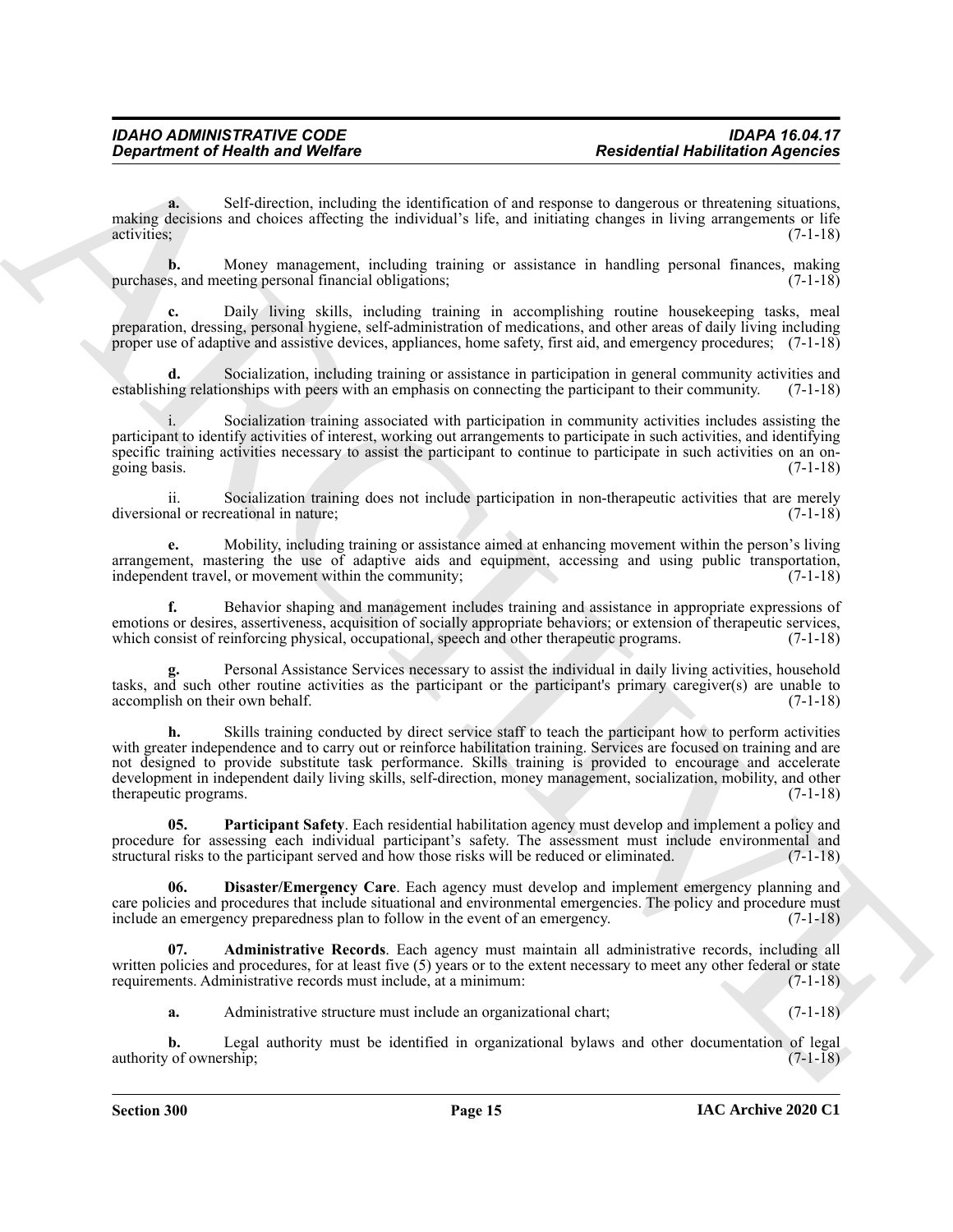<span id="page-14-1"></span><span id="page-14-0"></span>

|                     | <b>Department of Health and Welfare</b>                                                                                                                                                                                                                                                                                                                                                                                                                                                                                                                                                                                                                                    | <b>Residential Habilitation Agencies</b> |            |
|---------------------|----------------------------------------------------------------------------------------------------------------------------------------------------------------------------------------------------------------------------------------------------------------------------------------------------------------------------------------------------------------------------------------------------------------------------------------------------------------------------------------------------------------------------------------------------------------------------------------------------------------------------------------------------------------------------|------------------------------------------|------------|
| $c_{\cdot}$         | Fiscal records must verify service delivery prior to request for payment.                                                                                                                                                                                                                                                                                                                                                                                                                                                                                                                                                                                                  |                                          | $(7-1-18)$ |
| 08.                 | Personnel. Each agency must develop and implement written personnel policies and procedures.<br>The agency is responsible for the recruitment, hiring, training, supervision, scheduling, and payroll for its employees.<br>Written personnel policies that describe the employee's rights, responsibilities, and agency's expectations must be on<br>file and provided to employees. The record must contain documentation supporting staff qualifications. A record for<br>each employee must be maintained from date of hire for not less than five $(5)$ year(s) after the employee is no longer<br>employed by the agency or as necessary to meet other requirements. |                                          | $(7-1-18)$ |
| 09.                 | Participant Rights. Each agency must develop and implement written policies that include a clear<br>definition of personal, civil, and human rights. Upon initiation of services, the agency must provide each participant<br>and guardian, if applicable, with written and verbal information outlining participant rights. This information must be<br>in easily understood terms. The policy and procedure must include the following rights:                                                                                                                                                                                                                           |                                          | $(7-1-18)$ |
| a.                  | Humane care and treatment;                                                                                                                                                                                                                                                                                                                                                                                                                                                                                                                                                                                                                                                 |                                          | $(7-1-18)$ |
| $\mathbf{b}$ .      | Not be put in isolation;                                                                                                                                                                                                                                                                                                                                                                                                                                                                                                                                                                                                                                                   |                                          | $(7-1-18)$ |
| c.                  | Be free of restraints, unless necessary for the safety of that person or for the safety of others;                                                                                                                                                                                                                                                                                                                                                                                                                                                                                                                                                                         |                                          | $(7-1-18)$ |
| d.                  | Be free of mental and physical abuse;                                                                                                                                                                                                                                                                                                                                                                                                                                                                                                                                                                                                                                      |                                          | $(7-1-18)$ |
| e.                  | Voice grievances and recommend changes in policies or services being offered;                                                                                                                                                                                                                                                                                                                                                                                                                                                                                                                                                                                              |                                          | $(7-1-18)$ |
| f.                  | Have the opportunity to participate in social, religious, and community activities of their choice;                                                                                                                                                                                                                                                                                                                                                                                                                                                                                                                                                                        |                                          | $(7-1-18)$ |
| g.                  | Wear their own clothing and retain and use personal possessions;                                                                                                                                                                                                                                                                                                                                                                                                                                                                                                                                                                                                           |                                          | $(7-1-18)$ |
| h.                  | Be informed of their habilitative condition, services available at the agency;                                                                                                                                                                                                                                                                                                                                                                                                                                                                                                                                                                                             |                                          | $(7-1-18)$ |
| i.                  | Reasonable access to all records concerning himself;                                                                                                                                                                                                                                                                                                                                                                                                                                                                                                                                                                                                                       |                                          | $(7-1-18)$ |
| j.                  | Choose or refuse services;                                                                                                                                                                                                                                                                                                                                                                                                                                                                                                                                                                                                                                                 |                                          | $(7-1-18)$ |
| k.                  | Exercise all civil rights, unless limited by prior court order;                                                                                                                                                                                                                                                                                                                                                                                                                                                                                                                                                                                                            |                                          | $(7-1-18)$ |
| 1.                  | Privacy and confidentiality;                                                                                                                                                                                                                                                                                                                                                                                                                                                                                                                                                                                                                                               |                                          | $(7-1-18)$ |
| m.                  | Receive courteous treatment;                                                                                                                                                                                                                                                                                                                                                                                                                                                                                                                                                                                                                                               |                                          | $(7-1-18)$ |
| n.                  | Receive a response from the agency to any request made within (14) business days;                                                                                                                                                                                                                                                                                                                                                                                                                                                                                                                                                                                          |                                          | $(7-1-18)$ |
| 0.                  | Receive services that enhance the participant's personal competencies and, whenever possible,<br>promote inclusion in the community;                                                                                                                                                                                                                                                                                                                                                                                                                                                                                                                                       |                                          | $(7-1-18)$ |
|                     | Refuse to perform services for the agency. If the participant is hired to perform services for the<br>agency, the wage paid must be consistent with state and federal law;                                                                                                                                                                                                                                                                                                                                                                                                                                                                                                 |                                          | $(7-1-18)$ |
| plan of correction; | Review the results of the most recent survey conducted by the Department and the accompanying                                                                                                                                                                                                                                                                                                                                                                                                                                                                                                                                                                              |                                          | $(7-1-18)$ |
| r.                  | All other rights established by law;                                                                                                                                                                                                                                                                                                                                                                                                                                                                                                                                                                                                                                       |                                          | $(7-1-18)$ |
|                     | Be protected from harm;                                                                                                                                                                                                                                                                                                                                                                                                                                                                                                                                                                                                                                                    |                                          | $(7-1-18)$ |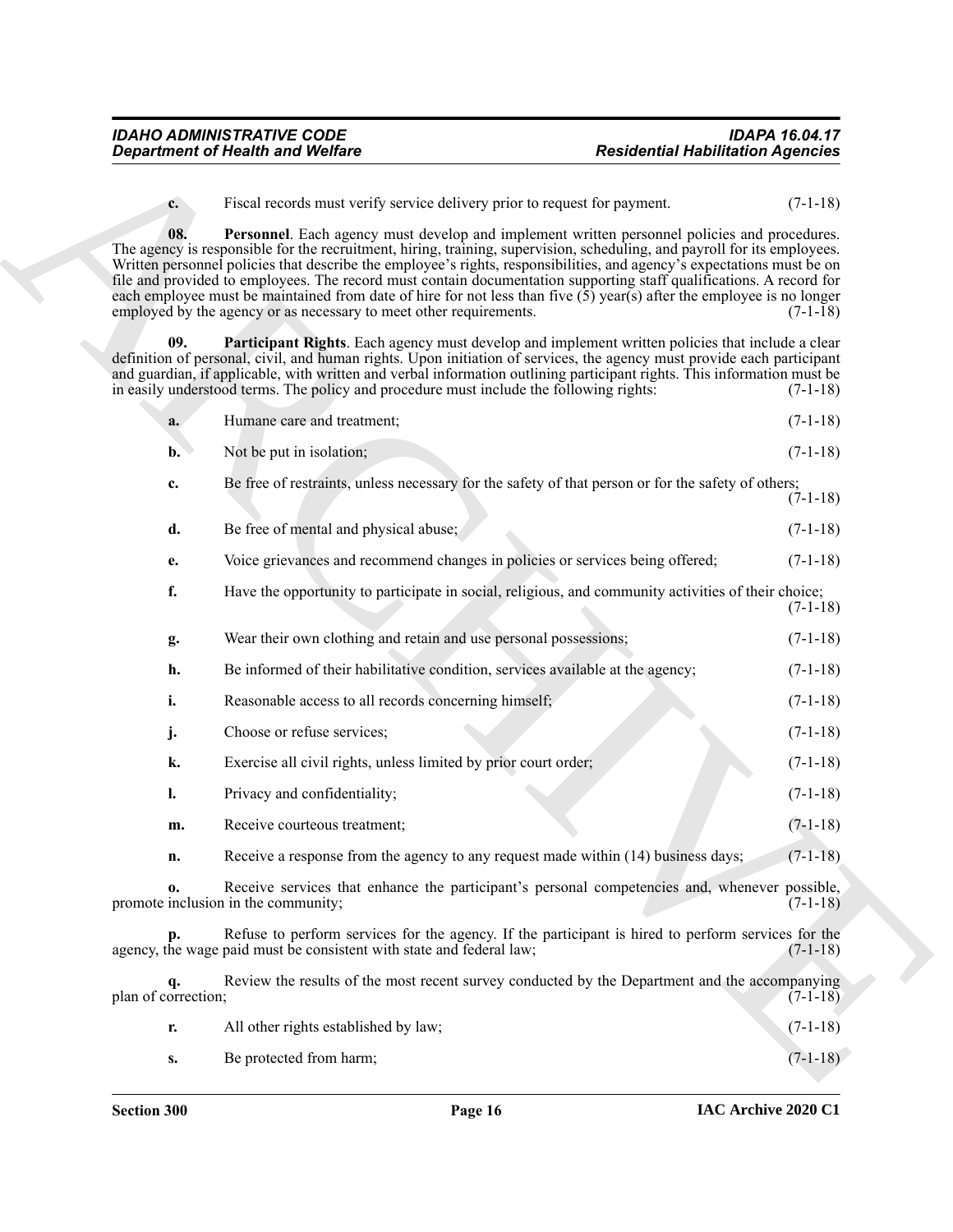**t.** Choose one's roommate; (7-1-18)

**u.** Reside in the environment or setting that is least restrictive of personal liberties in which ate treatment can be provided; (7-1-18) appropriate treatment can be provided;

**v.** Communicate by sealed mail, telephone, or otherwise with persons inside or outside of their residence, to have access to reasonable amounts of letter writing material and postage and to have access to private areas to make telephone calls and receive visitors; (7-1-18) areas to make telephone calls and receive visitors;

**w.** Receive visitors at all reasonable times and to associate freely with persons of their own choice; (7-1-18)

**x.** Keep and be allowed to spend a reasonable sum of their own money for personal expenses and rehases, and have access to individual storage space for their own use; and  $(7-1-18)$ small purchases, and have access to individual storage space for their own use; and

**y.** Unless limited to prior court order, exercise all civil rights, including the right to dispose of execute instruments, make purchases, enter into contractual arrangements, and vote. (7-1-18) property, execute instruments, make purchases, enter into contractual arrangements, and vote.

<span id="page-15-0"></span>**10. Health**. Each agency must develop and implement written policies and procedures that: (7-1-18)

**a.** Define how the agency will train each direct service staff on procedures to follow for icable diseases or infected skin lesions; (7-1-18) communicable diseases or infected skin lesions;

**b.** Describe how the agency will protect participants from exposure to individuals exhibiting symptoms of illness; (7-1-18)

**c.** Address any special medical or health care needs specific to each participant; and  $(7-1-18)$ 

<span id="page-15-2"></span>**d.** Implement medication standards and requirements in accordance to Section 302 of these rules.  $(7-1-18)$ 

**11. 11. Transportation**. Each agency must develop and implement transportation policies that include the following: (7-1-18) following: (7-1-18)

**a.** Preventative Maintenance Program. Establish a preventive maintenance program, including vehicle inspections and other regular maintenance, for all agency-owned vehicles used to transport participants to ensure participant safety. (7-1-18)

**b.** Transportation Safety Policy. Develop and implement a written transportation safety policy. The policy must include procedures for ensuring adequate staffing of participants who require additional supervision during transportation to ensure safety of all vehicle occupants. (7-1-18)

**Department of Neath was Wedler<br>
Conserver transmission registeres that restrictes the principal methods of the extreme of the state<br>
Conserver transmission registeres that is not registeres that is not registeres that is c.** Licenses and Certifications for Drivers and Vehicles. Obtain and maintain licenses and certifications for drivers and vehicles required by public transportation laws, regulations, and ordinances that apply to the agency to conduct business and to operate the types of vehicles used to transport participants. Agencies must maintain documentation of appropriate licensure for all employees who operate vehicles. (7-1-18)

**d.** Applicable Laws, Rules, and Regulations. Adhere to all laws, rules, and regulations applicable to drivers and vehicles of the type used. (7-1-18)

**e.** Liability Insurance. Continuously maintain liability insurance that covers all passengers and meets the minimum liability insurance requirements under Idaho law. If an agency employee transports participants in the employee's personal vehicle, the agency must ensure that adequate liability insurance coverage is carried to cover those circumstances. (7-1-18)

<span id="page-15-1"></span>**12. Quality Assurance**. Each agency must develop and implement policies and procedures that describe the Purpose of the Quality Assurance Program that, at minimum, address the components of Section 405 of these rules.  $(7-1-18)$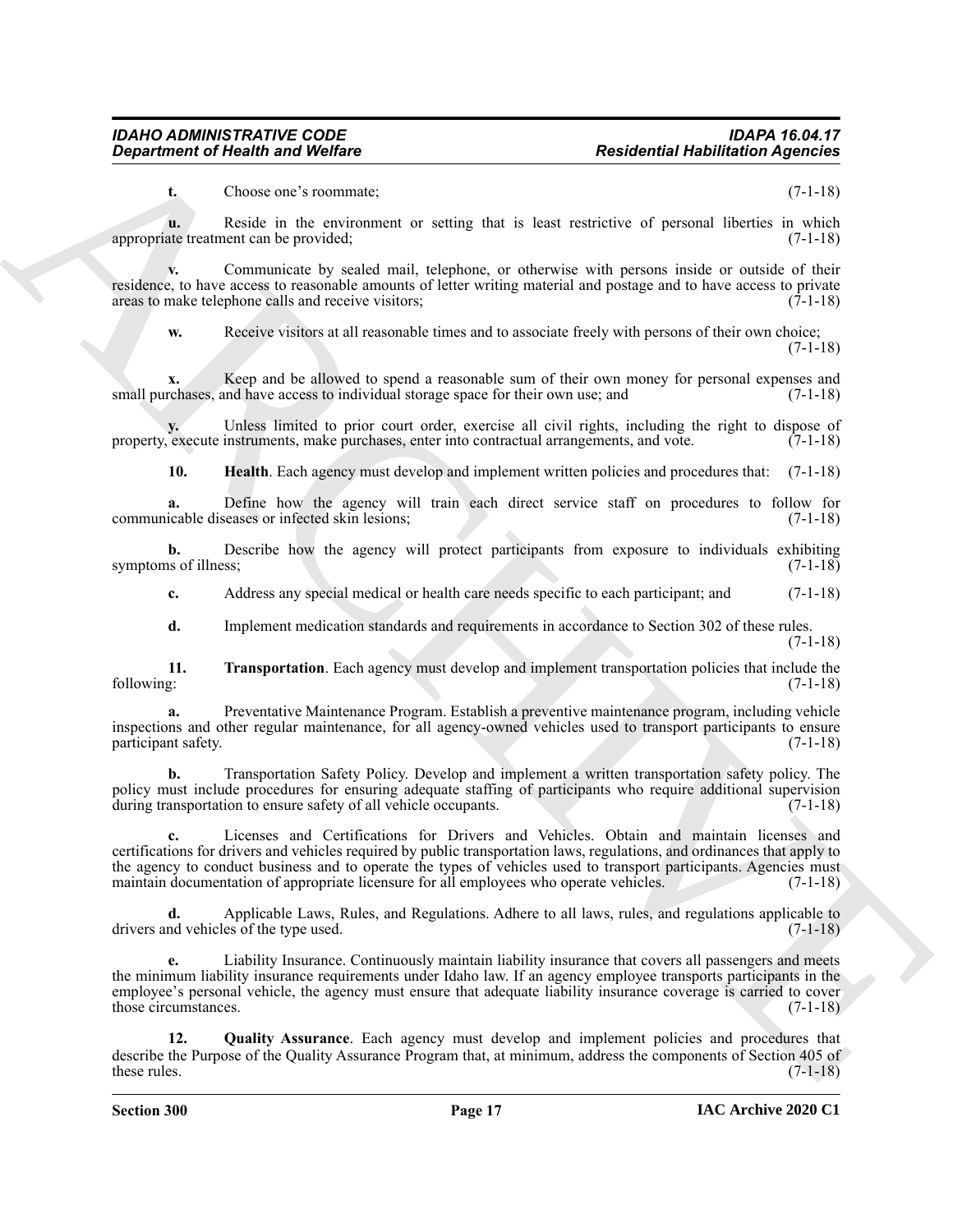<span id="page-16-17"></span><span id="page-16-15"></span><span id="page-16-12"></span><span id="page-16-6"></span><span id="page-16-5"></span><span id="page-16-0"></span>

|                                  | <b>Department of Health and Welfare</b>                                                                                                                                                                                                                                                                                                                                                                                                                                                                                                 | <b>Residential Habilitation Agencies</b> |
|----------------------------------|-----------------------------------------------------------------------------------------------------------------------------------------------------------------------------------------------------------------------------------------------------------------------------------------------------------------------------------------------------------------------------------------------------------------------------------------------------------------------------------------------------------------------------------------|------------------------------------------|
|                                  |                                                                                                                                                                                                                                                                                                                                                                                                                                                                                                                                         |                                          |
| 13.                              | Grievance. Each agency must develop and implement policies and procedures that describe the<br>agencies methodology for accepting and responding to grievances presented by participants or their guardians.                                                                                                                                                                                                                                                                                                                            | $(7-1-18)$                               |
| 301.                             | PERSONNEL RECORDS.<br>The record for each employee must contain at least the following:                                                                                                                                                                                                                                                                                                                                                                                                                                                 | $(7-1-18)$                               |
| 01.                              | Name, Current Address, and Phone Number of the Employee;                                                                                                                                                                                                                                                                                                                                                                                                                                                                                | $(7-1-18)$                               |
| 02.                              | <b>Social Security Number;</b>                                                                                                                                                                                                                                                                                                                                                                                                                                                                                                          | $(7-1-18)$                               |
| 03.                              | <b>Education and Experience;</b>                                                                                                                                                                                                                                                                                                                                                                                                                                                                                                        | $(7-1-18)$                               |
| 04.                              | Other Qualifications. If licensed in Idaho, the original license number and the date the current<br>registration expires, or if certificated, a copy of the certificate;                                                                                                                                                                                                                                                                                                                                                                | $(7-1-18)$                               |
| 05.                              | Date of Employment;                                                                                                                                                                                                                                                                                                                                                                                                                                                                                                                     | $(7-1-18)$                               |
| 06.                              | Job Description. Documentation that the employee signed and received a copy of their job<br>description stating that the requirements of their position have been explained to them;                                                                                                                                                                                                                                                                                                                                                    | $(7-1-18)$                               |
| 07.                              | Date of Termination of Employment and Reason for Termination, If Applicable;                                                                                                                                                                                                                                                                                                                                                                                                                                                            | $(7-1-18)$                               |
| 08.                              | Documentation of the Employee's Initial Orientation and Required Training;                                                                                                                                                                                                                                                                                                                                                                                                                                                              | $(7-1-18)$                               |
| 09.                              | <b>Evidence of Current Age-Appropriate CPR and First Aid Certifications;</b>                                                                                                                                                                                                                                                                                                                                                                                                                                                            | $(7-1-18)$                               |
| 10.                              | <b>Current Assistance With Medications Certification, If Applicable; and</b>                                                                                                                                                                                                                                                                                                                                                                                                                                                            | $(7-1-18)$                               |
| 11.                              | Criminal History Check. Verification of satisfactory completion of criminal history checks in<br>accordance with IDAPA 16.05.06, "Criminal History and Background Checks."                                                                                                                                                                                                                                                                                                                                                              | $(7-1-18)$                               |
| 302.<br>participant medications. | AGENCY MEDICATION STANDARDS AND REQUIREMENTS.<br>The agency must develop and implement written policy and procedures describing the program's system for handling                                                                                                                                                                                                                                                                                                                                                                       | $(7-1-18)$                               |
| 01.                              | Medication Policy. Each agency must develop written medication policies and procedures that<br>outline in detail how the agency will ensure appropriate handling and safeguarding of medications. An agency that<br>chooses to assist participants with medications to include PRN medications must also develop specific policies and<br>procedures to ensure this assistance is safe and is delivered by qualified, fully-trained staff. Documentation of<br>training must be maintained in the staff personnel record.               | $(7-1-18)$                               |
| 02.                              | Handling of Participant's Medication.                                                                                                                                                                                                                                                                                                                                                                                                                                                                                                   | $(7-1-18)$                               |
| a.                               | The medication must be in the original pharmacy-dispensed container, or in an original over-the-<br>counter container, or placed in a unit container by a licensed nurse and be appropriately labeled with the name of the<br>medication, dosage, time to be taken, route of administration, and any special instructions. Each medication must be<br>packaged separately, unless in a Mediset, blister pack, or similar system.                                                                                                        | $(7-1-18)$                               |
| $\mathbf{b}$ .                   | Evidence of the written order for the medication from the physician or other practitioner of the<br>healing arts must be maintained in the participant's record. Medisets, blister pack, or similar system filled and labeled<br>by a pharmacist or licensed nurse can serve as written evidence of the order. An original prescription bottle labeled by<br>a pharmacist describing the order and instructions for use can also serve as written evidence of an order from the<br>physician or other practitioner of the healing arts. | $(7-1-18)$                               |

#### <span id="page-16-16"></span><span id="page-16-14"></span><span id="page-16-13"></span><span id="page-16-11"></span><span id="page-16-10"></span><span id="page-16-9"></span><span id="page-16-8"></span><span id="page-16-7"></span><span id="page-16-4"></span><span id="page-16-2"></span><span id="page-16-1"></span>**302. AGENCY MEDICATION STANDARDS AND REQUIREMENTS.**

#### <span id="page-16-3"></span>**02. Handling of Participant's Medication**. (7-1-18)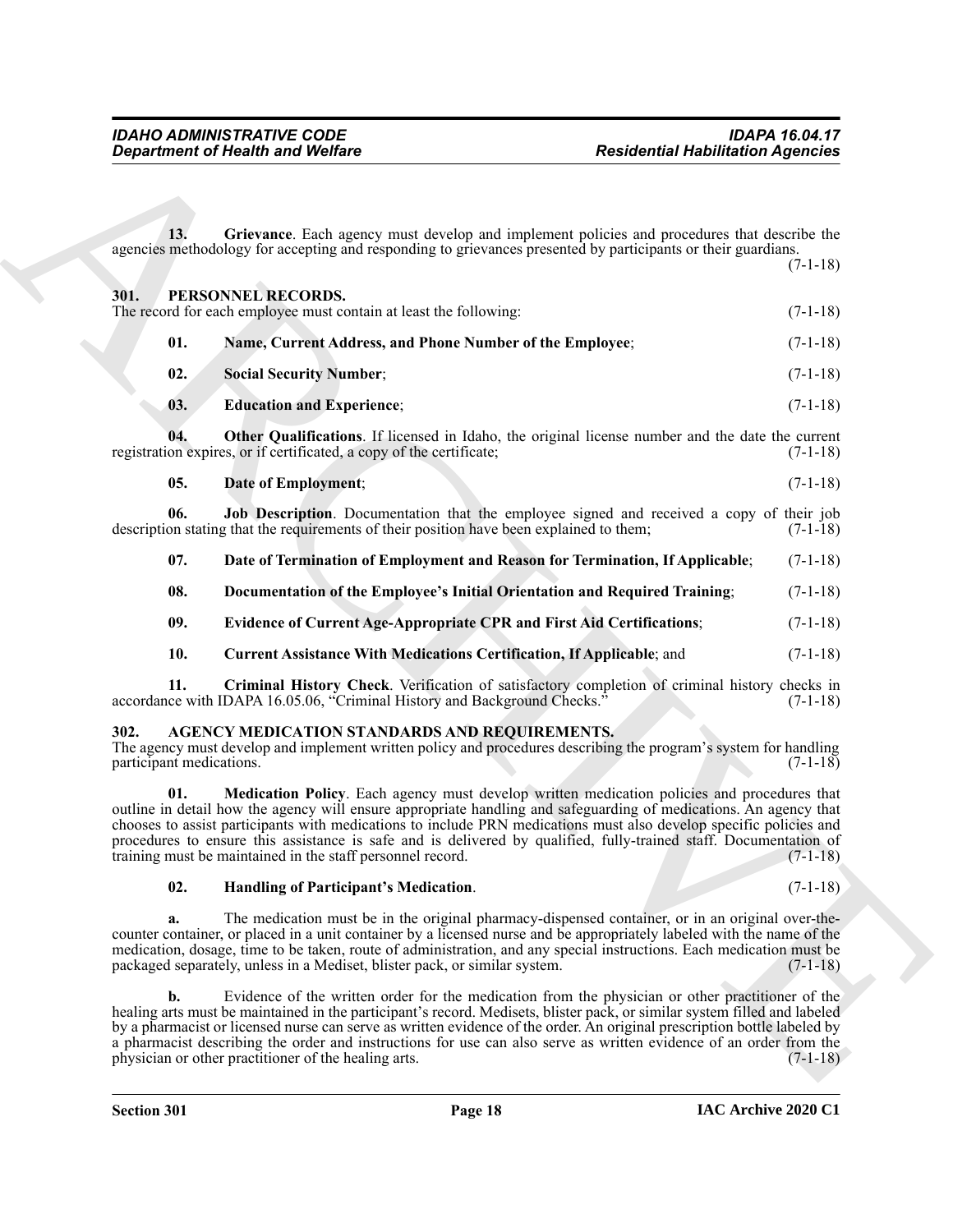**c.** The agency is responsible to safeguard the participant's medications when assuming the participant for assisting with medications. (7-1-18) responsibility for assisting with medications.

<span id="page-17-3"></span>**d.** Medications that are expired or no longer used by the participant must not be retained by the agency or agency staff for longer than thirty  $(30)$  calendar days.  $(7-1-18)$ 

**Expansion of Newton WebEns**<br> **Expansion of Newton WebEns**<br> **Expansion of Newton State Controller International Resolution** when the same section of the same section<br> **Expansion of the same section of the same section of 03. Self-Administration of Medication**. When the participant is responsible for administering their own medication without assistance, a written approval stating that the participant is capable of self-administration must be obtained from the participant's primary physician or other practitioner of the healing arts. The participant's record must also include documentation that a physician or other practitioner of the healing arts, or a licensed nurse has evaluated the participant's ability to self-administer medication and has found that the participant: (7-1-18)

|  | Understands the purpose of the medication; | $(7-1-18)$ |
|--|--------------------------------------------|------------|
|  |                                            |            |

**b.** Knows the appropriate dosage and times to take the medication;  $(7-1-18)$ 

**c.** Understands expected effects, adverse reactions or side effects, and action to take in an emergency; and  $(7-1-18)$ 

<span id="page-17-2"></span>**d.** Is able to take the medication without assistance. (7-1-18)

**04. Assistance with Medication**. An agency may choose to assist participants with medications; however, only a licensed nurse or other licensed health professional may administer medications. Prior to unlicensed agency staff assisting participants with medication, the following conditions must be in place: (7-1-18)

**a.** Each staff person assisting with participant medications must successfully complete and follow the "Assistance with Medications" course available through the Idaho Division of Career-Technical Education, or other Department-approved training; (7-1-18)

| b. | The participant's health condition is stable: |  |  |
|----|-----------------------------------------------|--|--|
|----|-----------------------------------------------|--|--|

**c.** The participant's health status does not require nursing assessment, as outlined in IDAPA 24.34.01, "Rules for the Idaho Board of Nursing," before receiving the medication or nursing assessment of the therapeutic or side effects after the medication is taken;

**d.** The medication is in the original pharmacy-dispensed container with proper label and directions, or in an original over-the-counter container, or the medication has been placed in a unit container by a licensed nurse. Proper measuring devices must be available for liquid medication that is poured from a pharmacy-dispensed container; (7-1-18) container; (7-1-18)

**e.** Written and oral instructions from a licensed physician or other practitioner of the healing arts, pharmacist, or nurse concerning the reason(s) for the medication, the dosage, expected effects, adverse reactions or side effects, and action to take in an emergency have been reviewed by the staff person; (7-1-18)

**f.** Written instructions are in place that outline required documentation of assistance and who to call if s are not taken, overdoses occur, or actual or potential side effects are observed; (7-1-18) any doses are not taken, overdoses occur, or actual or potential side effects are observed;

**g.** Procedures for disposal or destruction of medications must be documented and consistent with procedures outlined in the "Assistance with Medications" course or local medication destruction programs. (7-1-18)

<span id="page-17-1"></span>**05. Administration of Medications**. Only a licensed nurse or another licensed health professional working within the scope of their license may administer medications. Administration of medications must comply with IDAPA 24.34.01, "Rules of the Idaho Board of Nursing." (7-1-18)

#### <span id="page-17-4"></span><span id="page-17-0"></span>**303. AGENCY POLICIES AND PROCEDURES REGARDING DEVELOPMENT OF SOCIAL SKILLS AND MANAGEMENT OF MALADAPTIVE BEHAVIOR.**

**Section 303 Page 19**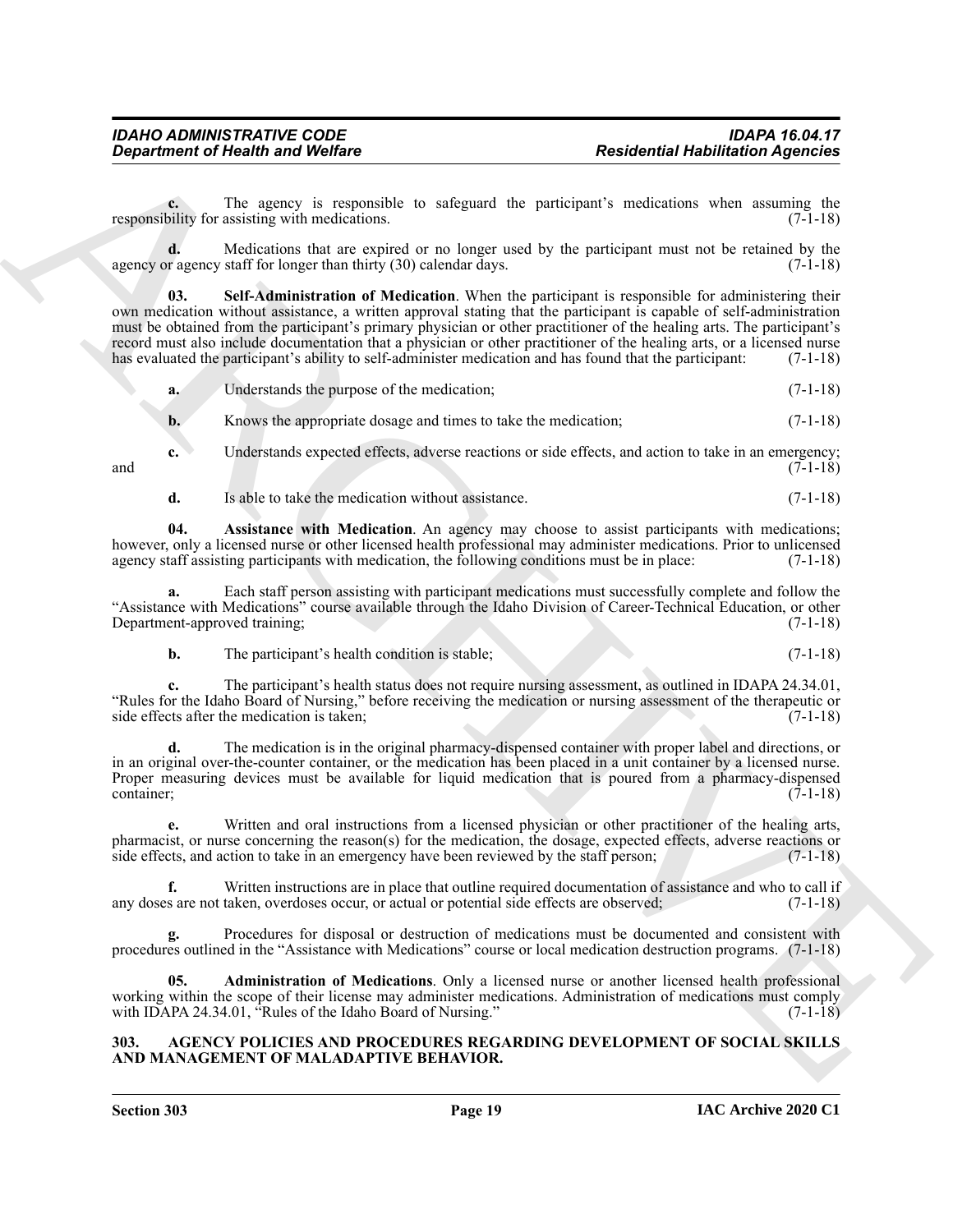Each agency must develop and implement written policies and procedures that address the development of participants' social skills and management of maladaptive behavior. These policies and procedures must include statements that address: (7-1-18)

<span id="page-18-0"></span>**01. Adaptive and Maladaptive Behavior**. The agency must address possible underlying causes or function of a behavior and identify what the participant may be attempting to communicate by the behavior. (7-1-18)

**02. Behavior Intervention**. Positive behavior interventions must be used prior to and in conjunction with, the implementation of any restrictive intervention. Interventions must address the following: (7-1-18)

<span id="page-18-2"></span>**a.** Social Skills Development. Focus on developing or increasing participants' social skills. (7-1-18)

**b.** Prevention Strategies. Ensure and document the use of positive approaches to increase social skills and decrease maladaptive behavior while using least restrictive alternatives and consistent, proactive responses to behaviors. (7-1-18)

**c.** Behavior replacement. Ensure that programs to assist participants with managing maladaptive include teaching of alternative adaptive skills to replace the maladaptive behavior. (7-1-18) behavior include teaching of alternative adaptive skills to replace the maladaptive behavior.

**d.** Protected Rights. Ensure the safety, welfare, and human and civil rights of participants are ly protected. (7-1-18) adequately protected.

**e.** Objectives and Programs. Ensure that objectives and intervention techniques are developed or obtained and implemented to address self-injurious behavior, aggressive behavior, inappropriate sexual behavior, and any other behaviors that significantly interfere with participants' independence or ability to participate in the community. Ensure that reinforcement selection is individualized and appropriate to the task and not contraindicated for medical reasons.

Participant Involvement. Ensure programs developed by the agency involve the participants, to the best of their ability, in developing the plan to increase social skills and to manage maladaptive behavior. (7-1-18)

**g.** Written Informed Consent. Ensure programs developed by an agency to assist participants with managing maladaptive behaviors are conducted only with the written informed consent of the participant, or legal guardian, where applicable. When programs used by the agency are developed by another service provider the agency must obtain a copy of the informed consent.

<span id="page-18-1"></span>**h.** Review and Approval. Programs developed by an agency to manage maladaptive behavior are implemented after the review and written approval of the residential habilitation professional. If the program contains restrictive or aversive components, an individual working within the scope of their license or certification must also review and approve, in writing, the program prior to implementation. When programs implemented by the agency are developed by another service provider, the agency must obtain a copy of these reviews and approvals. (7-1-18)

**Experiment of New York with solve the Content of New York with the University behaviour and the University behaviour station of the Content of New York with the University behaviour station of the Content of New York wit 03. Appropriate Use of Interventions**. Employees of the agency must not use physical, verbal, sexual, or psychological abuse, or punishment. For the purposes of these rules, punishment is any procedure in which an adverse consequence is presented that is designed to produce a decrease in the rate, intensity, duration, or probability of the occurrence of a behavior; or, the administration of any noxious or unpleasant stimulus or deprivation of a participant's rights or freedom for the purpose of reducing the rate, intensity, duration, or probability of a particular behavior. Employees of the agency must not withhold food or hydration that contributes to a nutritionally adequate diet. The agency must ensure that interventions used to manage participants' maladaptive<br>(7-1-18) behavior are never used:

| a.          | For disciplinary purposes;                        | $(7-1-18)$ |
|-------------|---------------------------------------------------|------------|
| <b>b.</b>   | For the convenience of staff;                     | $(7-1-18)$ |
| $c_{\cdot}$ | As a substitute for a needed training program; or | $(7-1-18)$ |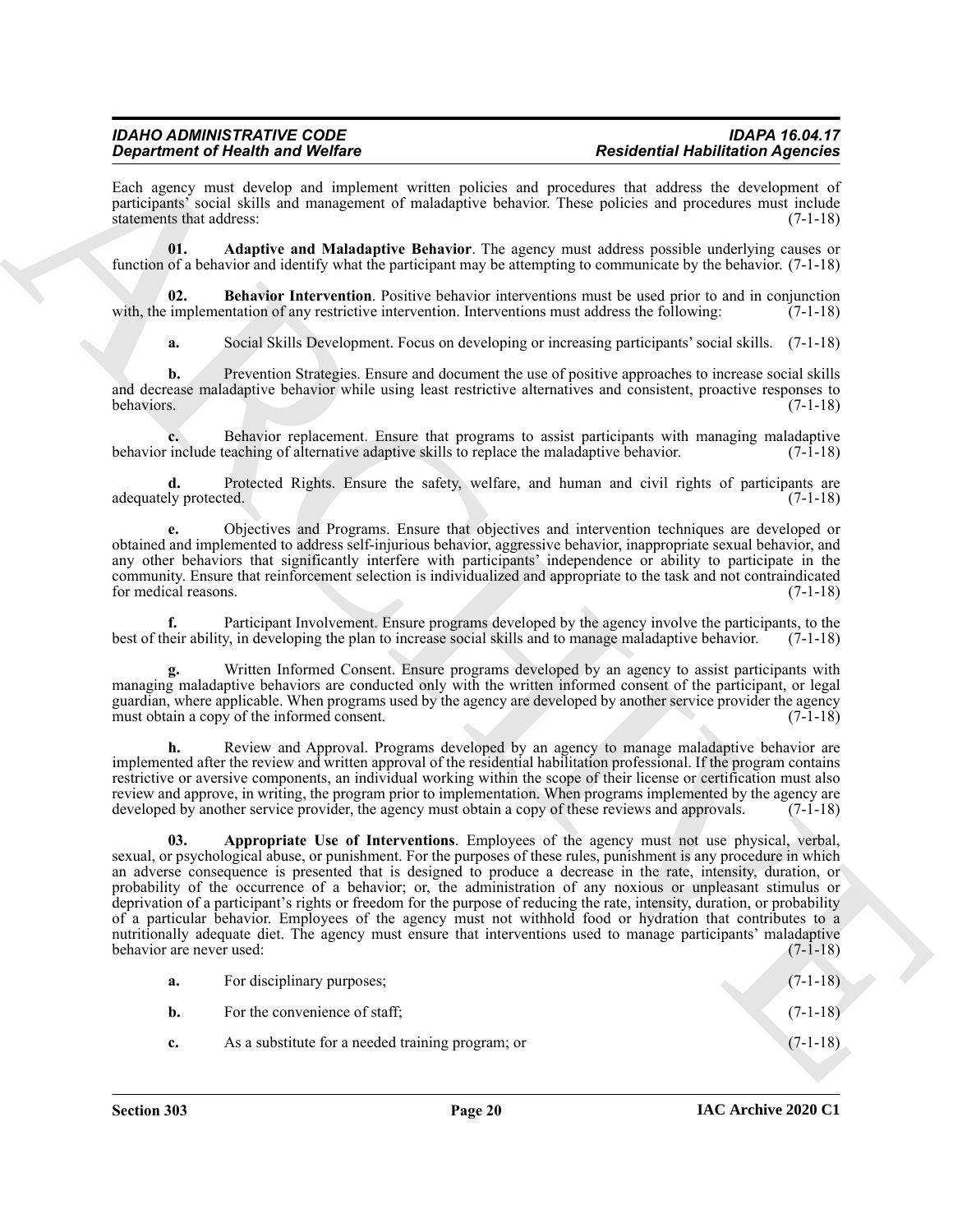## <span id="page-19-7"></span>*IDAHO ADMINISTRATIVE CODE IDAPA 16.04.17*

#### <span id="page-19-0"></span>**304. -- 399. (RESERVED)**

#### <span id="page-19-6"></span><span id="page-19-5"></span><span id="page-19-4"></span><span id="page-19-3"></span><span id="page-19-2"></span><span id="page-19-1"></span>**400. AGENCY PARTICIPANT RECORD REQUIREMENTS.**

|                                | <b>Department of Health and Welfare</b>                                                                                                                                                                                                                                                                                                                                                                               | <b>Residential Habilitation Agencies</b> |  |
|--------------------------------|-----------------------------------------------------------------------------------------------------------------------------------------------------------------------------------------------------------------------------------------------------------------------------------------------------------------------------------------------------------------------------------------------------------------------|------------------------------------------|--|
| d.                             | By untrained or unqualified staff.                                                                                                                                                                                                                                                                                                                                                                                    | $(7-1-18)$                               |  |
| 04.                            | Use of Restraint on Participants. No restraints, other than physical restraint in an emergency,<br>must be used on participants prior to the use of positive behavior interventions. The following requirements apply to<br>the use of physical restraint on participants:                                                                                                                                            | $(7-1-18)$                               |  |
| a.                             | Physical restraint.                                                                                                                                                                                                                                                                                                                                                                                                   | $(7-1-18)$                               |  |
|                                | Physical restraint may be used in an isolated emergency to prevent injury to the participant or<br>others and must be documented and reviewed in the participant's record by the direct service staff and the residential<br>habilitation professional. Documentation must include a debrief with the participant and staff involved focusing on<br>strategies to avoid the occurrence of future physical restraints. | $(7-1-18)$                               |  |
| ii.                            | Physical restraint may be used in a non-emergency setting when a written behavior change plan is<br>developed by the participant and their guardian, if applicable, their team, and a qualified residential habilitation<br>professional. Informed participant consent is required.                                                                                                                                   | $(7-1-18)$                               |  |
| $304. - 399.$                  | (RESERVED)                                                                                                                                                                                                                                                                                                                                                                                                            |                                          |  |
| 400.<br>following information: | AGENCY PARTICIPANT RECORD REQUIREMENTS.<br>Each agency certified under these rules must maintain accurate, current, and complete participant and administrative<br>records. Each participant record must clearly document the date, time, duration, and type of service, and include the<br>signature of the individual providing the service, for each service provided. Each participant record must contain the    | $(7-1-18)$                               |  |
| 01.                            | <b>Profile Sheet.</b> Each participant record must include a profile sheet containing the following:                                                                                                                                                                                                                                                                                                                  | $(7-1-18)$                               |  |
| a.                             | Name, current address, and current phone number of the participant;                                                                                                                                                                                                                                                                                                                                                   | $(7-1-18)$                               |  |
| b.                             | Medicaid ID number;                                                                                                                                                                                                                                                                                                                                                                                                   | $(7-1-18)$                               |  |
| c.                             | Gender and marital status;                                                                                                                                                                                                                                                                                                                                                                                            | $(7-1-18)$                               |  |
| d.                             | Date of birth;                                                                                                                                                                                                                                                                                                                                                                                                        | $(7-1-18)$                               |  |
|                                | Names, addresses, and current phone numbers of legal guardian if applicable, family, advocates,<br>friends, and persons to be contacted in case of an emergency;                                                                                                                                                                                                                                                      | $(7-1-18)$                               |  |
| f.<br>providers as applicable; | Names, addresses, and current phone number of physician, pharmacy, dentist, and other health care                                                                                                                                                                                                                                                                                                                     | $(7-1-18)$                               |  |
| participant; and               | A list, or an attached list, of current medications, diet, and all other treatments prescribed for the                                                                                                                                                                                                                                                                                                                | $(7-1-18)$                               |  |
| h.                             | Current diagnoses or reference to a current history and physical.                                                                                                                                                                                                                                                                                                                                                     | $(7-1-18)$                               |  |
| 02.                            | Authorized Plan of Service. The agency must obtain a current authorized plan of service from the                                                                                                                                                                                                                                                                                                                      | $(7-1-18)$                               |  |
| paying entity.                 |                                                                                                                                                                                                                                                                                                                                                                                                                       |                                          |  |
| 03.                            | Participant Rights. Each agency must document upon initiation of services, that each participant<br>and their guardian, where applicable, have been informed of their rights, access to grievance procedures, and the<br>names, addresses, and telephone numbers of protection and advocacy services. This information must be provided in<br>easily understood terms both verbally and in writing.                   | $(7-1-18)$                               |  |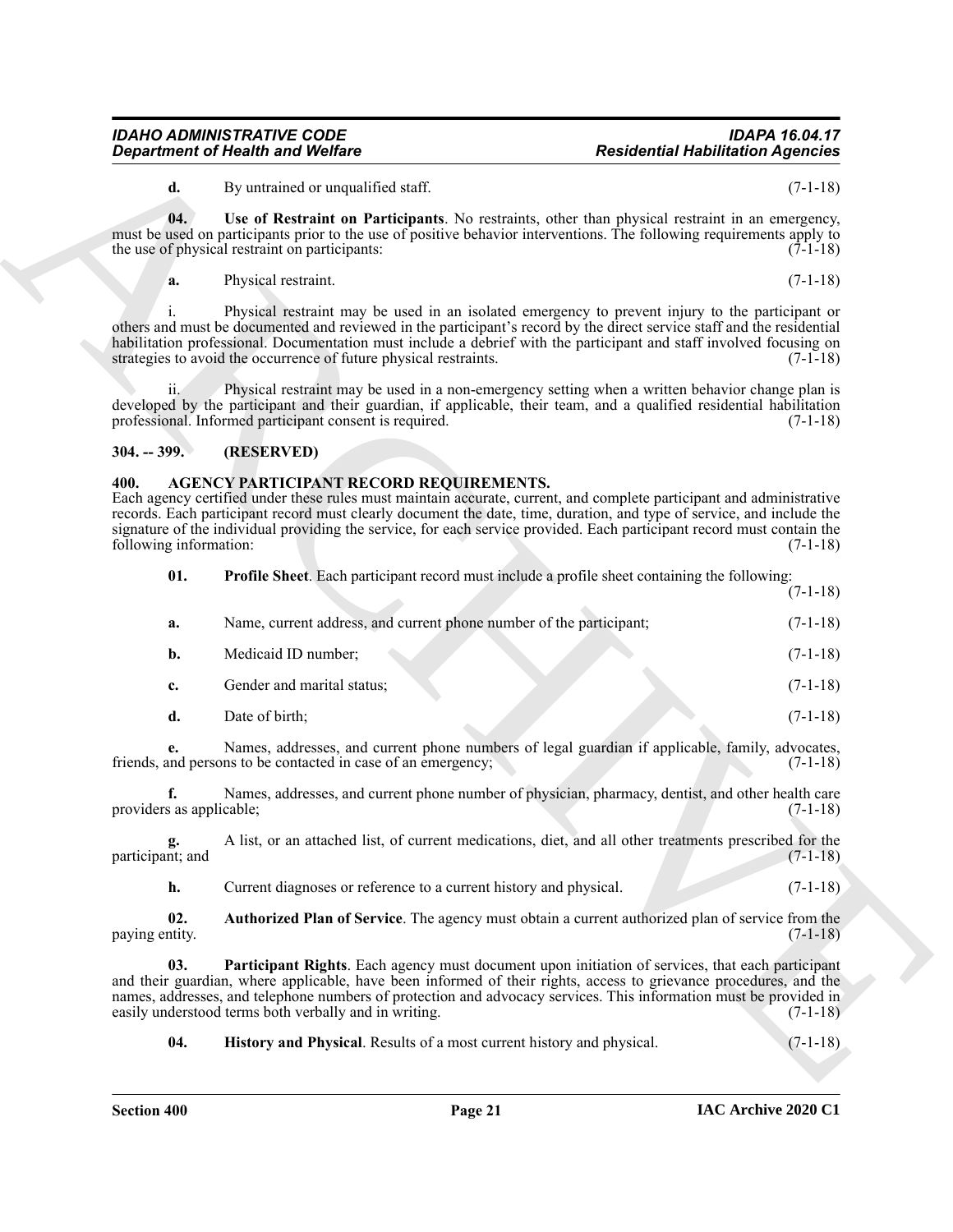<span id="page-20-2"></span>**05. Functional Assessment**. An age-appropriate functional assessment must be completed or obtained by the agency within thirty (30) days of the initiation of service. The functional assessment must be used for the development of program plans and include: (7-1-18)

**a.** An assessment reflecting the person's functional abilities in the following areas: self-direction, money management, daily living skills, socialization, mobility, behavior shaping, and other therapeutic programs;<br>(7-1-18) and  $(7-1-18)$ 

**b.** The results and summary signed with credentials and dated by the qualified residential habilitation professional. (7-1-18)

<span id="page-20-4"></span>**06. Psychological or Psychiatric Assessment**. When a participant has had a psychological or psychiatric assessment for the purpose of treatment, the results of the assessment must be maintained in the participant's record and used when developing program objectives. (7-1-18)

**07. Program Plan**. Each participant must have a program plan that includes goals and objectives specific to their authorized residential habilitation program. Program plans that include participant's name, baseline statement, measurable objectives, start date, written instructions to staff, service environments, and target date.

(7-1-18)

<span id="page-20-5"></span><span id="page-20-3"></span>

| 08. |  |  |  | Record of Significant Incidents, Accidents, Illnesses, and Treatments. | $(7-1-18)$ |
|-----|--|--|--|------------------------------------------------------------------------|------------|
|-----|--|--|--|------------------------------------------------------------------------|------------|

<span id="page-20-0"></span>**09. Daily Medication Log, When Applicable**. (7-1-18)

<span id="page-20-7"></span><span id="page-20-6"></span><span id="page-20-1"></span>**10. Daily Record of the Date, Time, Duration, and Type of Service Provided**. (7-1-18)

**11. Service Delivery and Progress Notes**. Documentation of service delivery and progress notes that correspond with the program plans when services are delivered to the participant.

**12. Status Review**. Residential habilitation agencies must review each participant's progress to ensure revisions are made for progress, regression, or inability to maintain independence. The review of progress must be documented on a status review document. The status review document identifies the participant's progress toward goals defined in the plan of service. (7-1-18)

**13. Termination Procedures**. The agency must develop and implement termination policies and procedures that address how the agency will ensure safety of the participant and community to the extent possible in the event that emergency conditions exist or the participant no longer in need of or desires services. (7-1-18)

<span id="page-20-8"></span>**a.** Emergency conditions warranting termination of services include:  $(7-1-18)$ 

i. A change in the participant's condition resulting in an increased level of care beyond the scope of cy's ability to provide care for the participant.  $(7-1-18)$ the agency's ability to provide care for the participant.

ii. Significant behavior concerns including physical aggression by the participant that puts the health and safety of the agency's staff or other participants in jeopardy and behavior management techniques have failed to reduce the risk to staff or others. (7-1-18) reduce the risk to staff or others.

**Considered Friedrich Absorption**<br> **Considered Friedrich Absorption** (A managementic Limitation associated Friedrich Absorption and the stationary of the stationary of the stationary of the stationary of the stationary of **b.** In the instance where the participant is no longer in need of or desires services, the agency must ensure that the procedures include written notice of no less than thirty (30) days for termination, include a transition plan, and a copy of the agency's grievance process. For the purposes of this chapter, a transition plan is an interim plan developed by the agency defining activities to assist the participant to transition out of residential habilitation services from that agency. (7-1-18)

**c.** Services may be terminated prior to thirty (30) days if both parties agree in writing to the termination conditions. The agency may not terminate services when to do so would pose a threat of endangerment to the participant or others. The participant is entitled to appeal the termination utilizing the agency's grievance process regardless of the reason for termination. (7-1-18)

**Section 400 Page 22**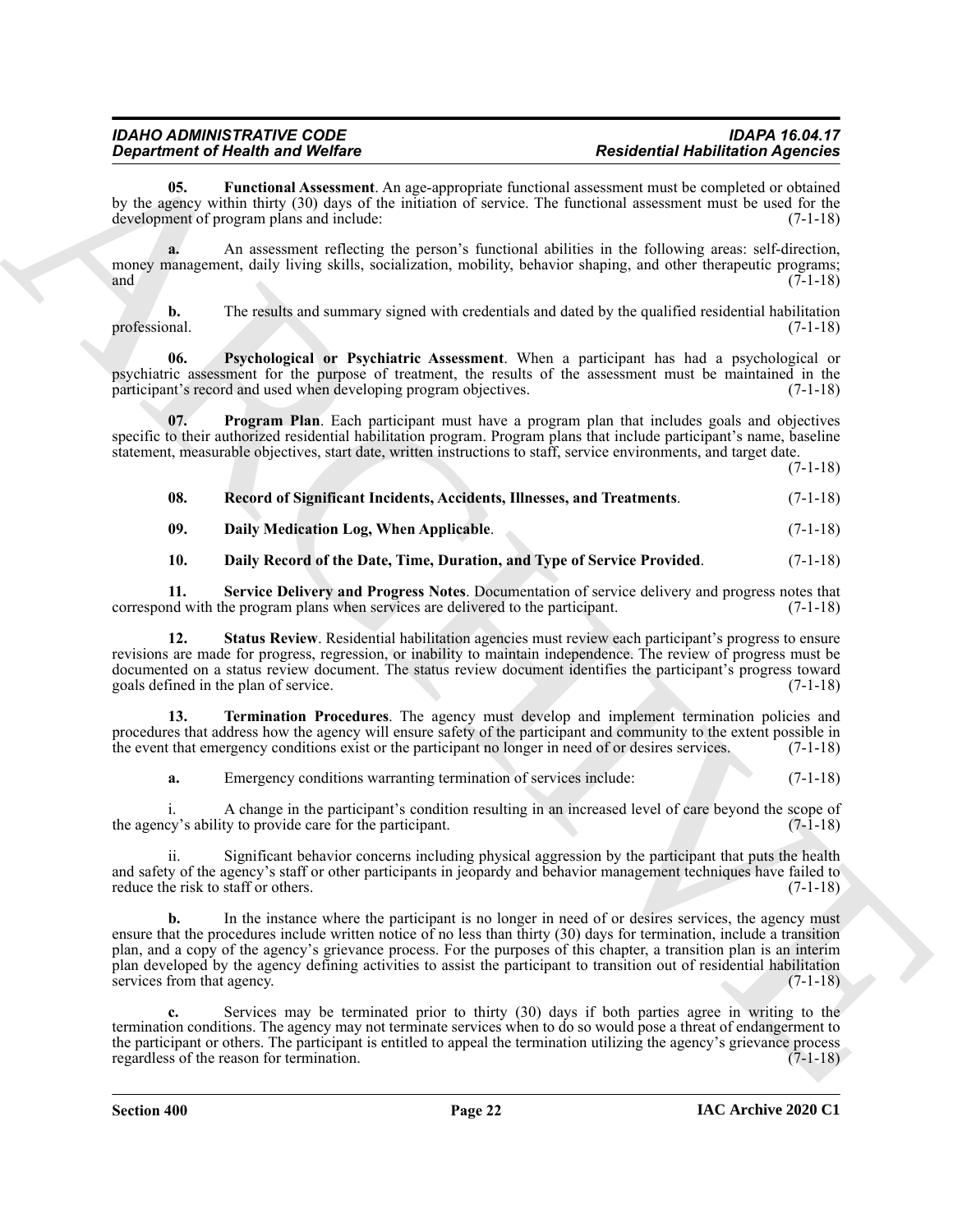**d.** The agency must notify the participant and their guardian, if applicable, no less than thirty (30) or to a change of ownership to ensure informed choice in the services they receive. (7-1-18) days prior to a change of ownership to ensure informed choice in the services they receive.

#### <span id="page-21-0"></span>**401. -- 402. (RESERVED)**

#### <span id="page-21-9"></span><span id="page-21-7"></span><span id="page-21-1"></span>**403. PARTICIPANT FINANCES.**

<span id="page-21-8"></span>**01. Written Policy and Procedure**. Each agency must develop and implement a written policy and procedure that describes the management of participant funds. In order for an agency to manage participant's funds, they must have written designation as a payee by either Social Security Administration or the participant's guardian<br>or conservator if they are not a recipient of Social Security funds. (7-1-18) or conservator if they are not a recipient of Social Security funds.

**Expansion of Nealth weat Welfare**<br>
The same of Nealth weak Welfare<br>
The same of the same of the pentisipan, and labor expectively as the same of the same of the same of the same of the same of the same of the same of the **02. Participant's Personal Finance Records**. When the agency, or its employees or contractors, are designated as the payee on behalf of the participants, the agency must establish and maintain an accounting system that assures a full and complete accounting of participants' personal funds entrusted to the agency, its employees, or contractors on behalf of participants. Records of financial transactions must be sufficient to allow a thorough audit of the participant's funds. An agency that manages participant funds must: (7-1-18) the participant's funds. An agency that manages participant funds must:

**a.** Not commingle of participant funds with agency funds. Borrowing between participant accounts is prohibited; (7-1-18) prohibited; (7-1-18)

**b.** Document any financial transactions. A separate transaction record is to be maintained for each participant, including receipts for each expenditure paid for using the participant funds, except for purchases made with participant's personal funds; (3-20-20)

**c.** Restore funds to the participant if the agency cannot produce proper accounting records of nt's funds or property; and  $(7-1-18)$ participant's funds or property; and

**d.** Provide access to the participant's funds to the participant or their legal guardian or conservator. (7-1-18)

**e.** Document dispersion of participant personal spending money. Documentation is to include the date and amount of the money given to the participant. The participant must acknowledge in writing receipt of the spending money at the time it is dispersed. (3-20-20) spending money at the time it is dispersed.

#### <span id="page-21-3"></span><span id="page-21-2"></span>AGENCY REPORTING AND COMMUNICATION REQUIREMENTS.

Each agency must develop and implement written policies and procedures outlining how the agency will document reporting and other communications for the following: (7-1-18)

<span id="page-21-5"></span>**01. Reciprocal Communication**. Communication with the legal guardian and other authorized individuals; and

<span id="page-21-6"></span>**02. Reporting Requirements**. Any agency employee or contractor must report all incidents and allegations of mistreatment, abuse, neglect, injuries of unknown origin, or exploitation to the administrator and to adult protection and law enforcement officials, as required by law under Section 39-5303. Idaho Code. (7adult protection and law enforcement officials, as required by law under Section 39-5303, Idaho Code.

The agency administrator must investigate and document in the participant's records their investigation of all alleged violations. The agency must protect the participant from the possibility of abuse while the investigation is in progress. The administrator must ensure the events and the agency response to the events are documented in the participant record. (7-1-18) documented in the participant record.

**b.** If the agency administrator verifies the alleged violation, appropriate corrective action must be taken and reported to law enforcement, the Department, and adult protection as required by law under Section 39-5303, Idaho Code.

<span id="page-21-4"></span>**03.** Participant's Condition. The agency administrator must notify the participant's legal guardian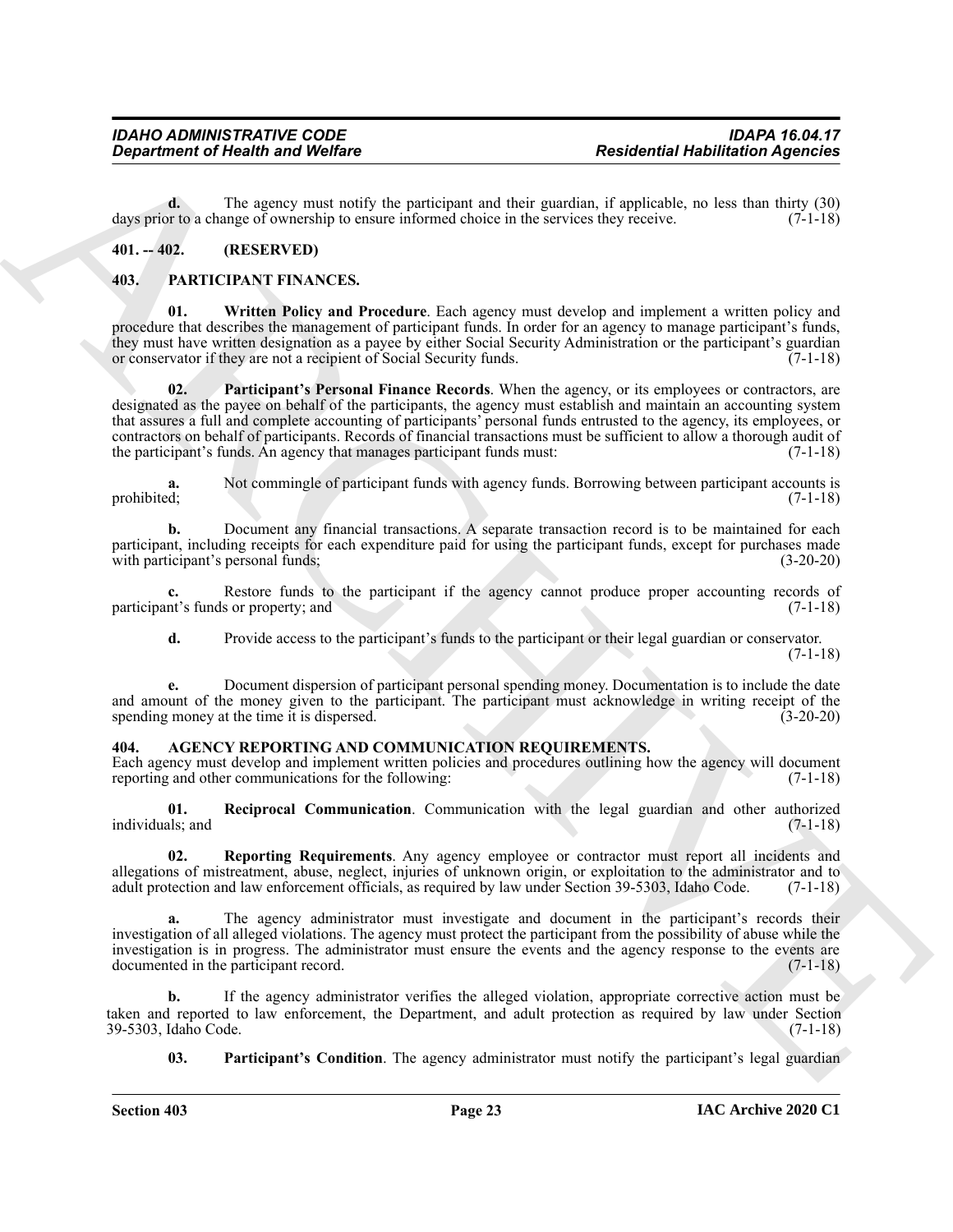<span id="page-22-5"></span>within twenty-four (24) hours, if one exists, of any significant incidents, or changes in participant's condition including serious illness, accident, death, or abuse. including serious illness, accident, death, or abuse.

**Strainer of Health Works (as a Vietner of Architecture Constraint Persistential Health Residents Agencies<br>
State boat is a constraint of the Participan and Constraint Exception in the space of the Constraint State of the 04. Notification to Department of a Participant's Condition**. Through a Department-approved process, the agency administrator must notify the Department by the close of the next business day of any significant incidents including: death, hospitalization, or if the participant is arrested or incarcerated. The Department will investigate or cause to be investigated any such incident that indicates there was a violation of the rules or statute.  $(7-1-18)$ 

#### <span id="page-22-2"></span><span id="page-22-0"></span>**405. AGENCY QUALITY ASSURANCE PROGRAM.**

Each agency must develop and implement a quality assurance program. (7-1-18)

**01.** What the Quality Assurance Program Verifies. The quality assurance program is an ongoing,  $e$ , internal review of the agency designed to verify:  $(7-1-18)$ proactive, internal review of the agency designed to verify:

<span id="page-22-4"></span>

| Services are provided in accordance with these rules: |  |
|-------------------------------------------------------|--|
|                                                       |  |

**b.** Sufficient staff are available to meet the needs of each person served;  $(7-1-18)$ 

**c.** Skill training activities are conducted as written in the program plans. (7-1-18)

**d.** The rights of a person with disabilities are protected and each person is provided opportunities and to make informed choices. (7-1-18) training to make informed choices.

**02.** Quality Assurance Program Components. Each agency's written quality assurance program must include: (7-1-18) must include: (7-1-18)

- <span id="page-22-3"></span>**a.** Goals and procedures to be implemented to achieve the purpose of the quality assurance program; (7-1-18)
- **b.** Person, discipline, or department responsible for each goal; (7-1-18)
- **c.** A system to ensure the correction of problems identified within a specified period of time; (7-1-18)

**d.** A method for assessing participant satisfaction at least annually including minimum criteria for nt response and alternate methods to gather information if minimum criteria is not met; (7-1-18) participant response and alternate methods to gather information if minimum criteria is not met;

**e.** An annual review of agency's policy and procedure manual signed and dated by the administrator if it is content of revisions made; and that specifies content of revisions made; and

**f.** An annual review of participant and employee records for complete and current content to meet (7-1-18) rules. (7-1-18)

#### <span id="page-22-6"></span><span id="page-22-1"></span>**406. COMPLAINTS AND INVESTIGATIONS.**

<span id="page-22-7"></span>**01. Filing a Complaint**. Any person who believes that the agency has failed to meet any provision of the rules or statute may file a complaint with the Division of Licensing and Certification. All complaints must have a basis in rule or statutory requirements. In the event that it does not, the complainant will be referred to the appropriate entity or agency. (7-1-18)

**02. Investigation Survey**. The Division of Licensing and Certification will investigate, or cause to be investigated the following: (7-1-18)

<span id="page-22-8"></span>

| a. | Any complaint alleging a violation of the rules or statute; and | $(7-1-18)$ |
|----|-----------------------------------------------------------------|------------|
|    |                                                                 |            |

**b.** Any reportable incident which indicates there was a violation of the rules or statute. (7-1-18)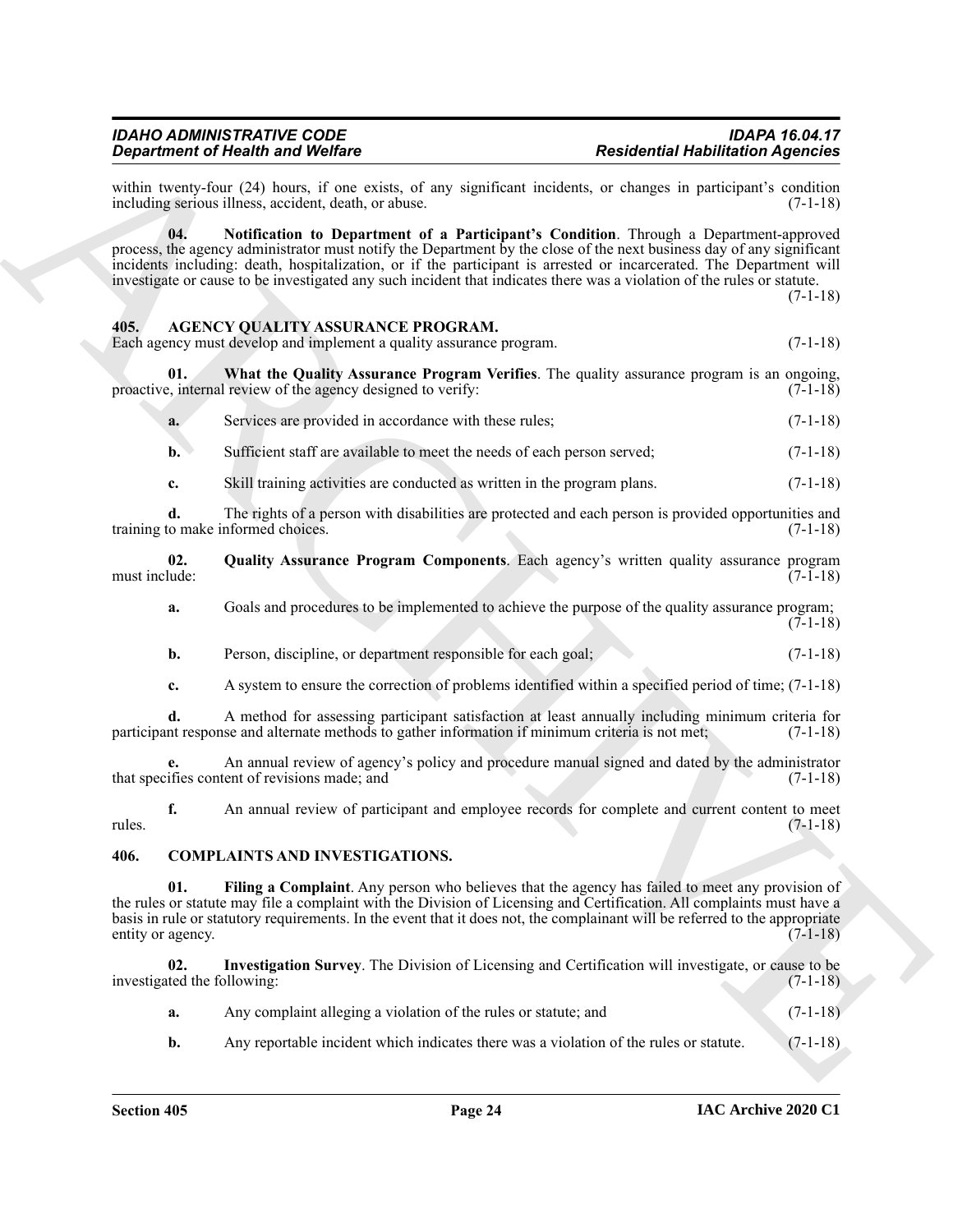#### <span id="page-23-7"></span><span id="page-23-6"></span><span id="page-23-5"></span><span id="page-23-3"></span><span id="page-23-0"></span>**407. -- 499. (RESERVED)**

#### <span id="page-23-11"></span><span id="page-23-10"></span><span id="page-23-9"></span><span id="page-23-8"></span><span id="page-23-1"></span>**500. ENFORCEMENT PROCESS.**

<span id="page-23-4"></span><span id="page-23-2"></span>

|                                   | <b>Department of Health and Welfare</b>                                                                                                                                                                                                                                                                                                                                                                                                                                                                                   | <b>Residential Habilitation Agencies</b>                                                       |
|-----------------------------------|---------------------------------------------------------------------------------------------------------------------------------------------------------------------------------------------------------------------------------------------------------------------------------------------------------------------------------------------------------------------------------------------------------------------------------------------------------------------------------------------------------------------------|------------------------------------------------------------------------------------------------|
| 03.                               | Disclosure of Complaint Information. The Division of Licensing and Certification will not<br>disclose the name or identifying characteristics of a complainant unless:                                                                                                                                                                                                                                                                                                                                                    | $(7-1-18)$                                                                                     |
| a.                                | The complainant consents in writing to the disclosure;                                                                                                                                                                                                                                                                                                                                                                                                                                                                    | $(7-1-18)$                                                                                     |
| b.                                | The investigation results in a judicial proceeding and disclosure is ordered by the court; or $(7-1-18)$                                                                                                                                                                                                                                                                                                                                                                                                                  |                                                                                                |
|                                   | The disclosure is essential to prosecution of a violation. The complainant is given the opportunity<br>to withdraw the complaint before disclosure.                                                                                                                                                                                                                                                                                                                                                                       | $(7-1-18)$                                                                                     |
| 04.<br>investigate the complaint. | Method of Investigation. The nature of the complaint will determine the method used to                                                                                                                                                                                                                                                                                                                                                                                                                                    | $(7-1-18)$                                                                                     |
| 05.                               | Statement of Deficiencies. If violations of these rules are identified, depending on the severity, the<br>Department may send the agency a statement of deficiencies.                                                                                                                                                                                                                                                                                                                                                     | $(7-1-18)$                                                                                     |
| 06.                               | Public Disclosure. Information received by the Division of Licensing and Certification through<br>filed reports, inspection, or as otherwise authorized under the law, must not be disclosed publicly in such a manner as<br>to identify individual residents except in a proceeding involving a question of certification.                                                                                                                                                                                               | $(7-1-18)$                                                                                     |
| 07.                               | List of Deficiencies. A current list of deficiencies including plans of correction will be available to<br>the public upon request in accordance with IDAPA 16.05.01, "Use and Disclosure of Department Records." (7-1-18)                                                                                                                                                                                                                                                                                                |                                                                                                |
| 08.                               | Notification to Complainant. The Division of Licensing and Certification will inform the<br>complainant of the results of the investigation survey when the complainant has provided a name and address.                                                                                                                                                                                                                                                                                                                  | $(7-1-18)$                                                                                     |
| $407. - 499.$                     | (RESERVED)                                                                                                                                                                                                                                                                                                                                                                                                                                                                                                                |                                                                                                |
| 500.<br>rules.                    | <b>ENFORCEMENT PROCESS.</b><br>The Department may impose a remedy or remedies when it determines an agency is not in compliance with these                                                                                                                                                                                                                                                                                                                                                                                | $(7-1-18)$                                                                                     |
| 01.                               | Determination of Remedy. In determining which remedy or remedies to impose, the Department<br>will consider the agency's compliance history, change of ownership, the number of deficiencies, the scope and<br>severity of the deficiencies, and the potential risk to participants. Subject to these considerations, the Department may<br>impose any of the remedies in Subsection 500.02 of this rule, independently or in conjunction with others, subject to<br>the provisions of these rules for notice and appeal. | $(7-1-18)$                                                                                     |
| 02.                               | <b>Enforcement Remedies</b> . If the Department determines that an agency is out of compliance with<br>these rules, it may impose any of the following remedies according to Section 500.01 of this rule.                                                                                                                                                                                                                                                                                                                 | $(7-1-18)$                                                                                     |
| a.<br>Department;                 | Require the agency to submit a plan of correction that must be approved in writing by the                                                                                                                                                                                                                                                                                                                                                                                                                                 | $(7-1-18)$                                                                                     |
| b.                                | Issue a provisional certificate with a specific date for correcting deficient practices;                                                                                                                                                                                                                                                                                                                                                                                                                                  | $(7-1-18)$                                                                                     |
| c.                                | Ban enrollment of all participants with specified diagnoses;                                                                                                                                                                                                                                                                                                                                                                                                                                                              | $(7-1-18)$                                                                                     |
| d.                                | Ban any new enrollment of participants;                                                                                                                                                                                                                                                                                                                                                                                                                                                                                   | $(7-1-18)$                                                                                     |
| e.                                | Revoke the agency's certificate; or                                                                                                                                                                                                                                                                                                                                                                                                                                                                                       | $(7-1-18)$                                                                                     |
| f.                                | Summarily suspend the certificate and transfer participants.                                                                                                                                                                                                                                                                                                                                                                                                                                                              | $(7-1-18)$                                                                                     |
| 03.                               |                                                                                                                                                                                                                                                                                                                                                                                                                                                                                                                           | Immediate Jeopardy. If the Department finds an agency's deficiency or deficiencies immediately |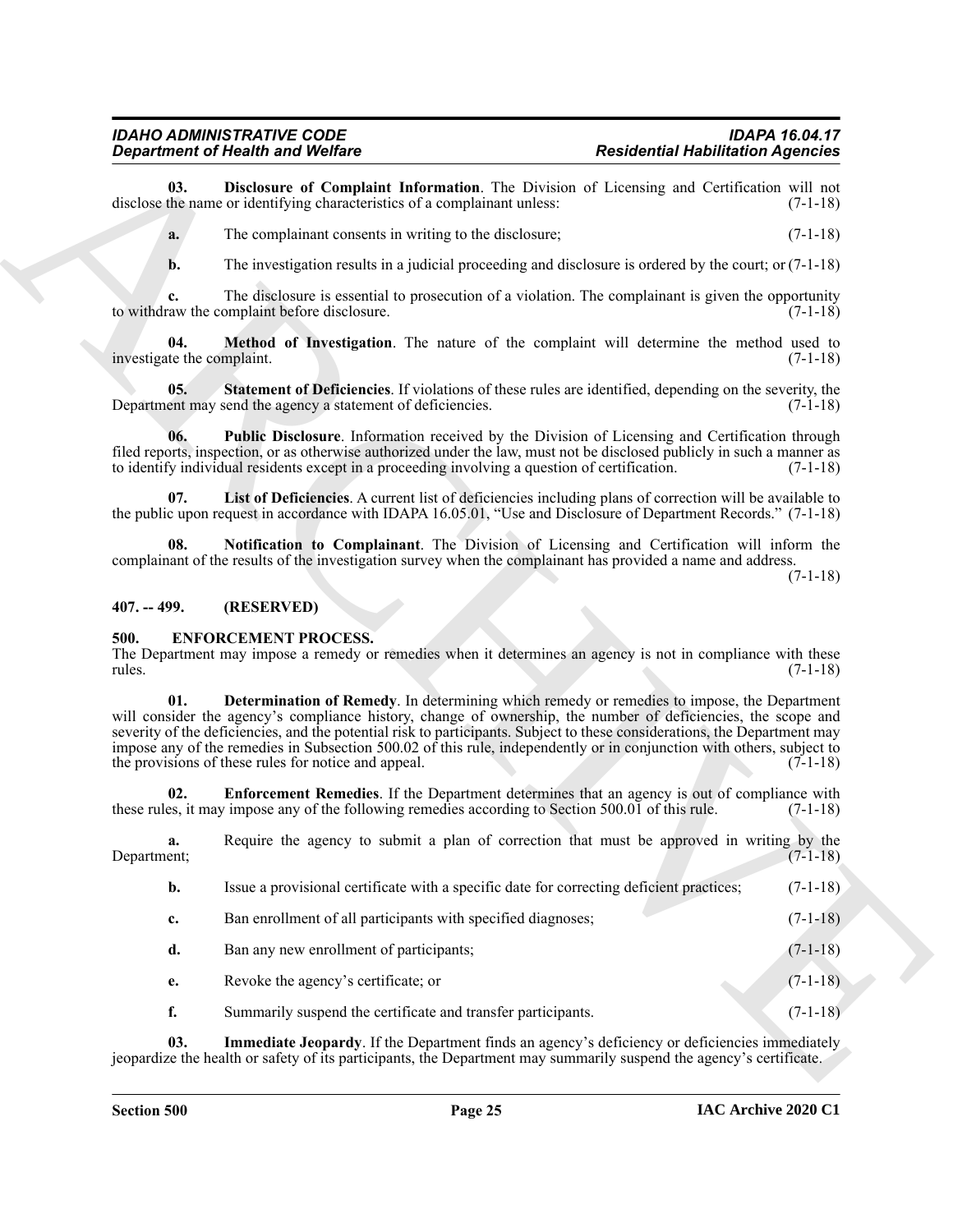(7-1-18)

<span id="page-24-3"></span><span id="page-24-2"></span>**04.** No Immediate Jeopardy. If the Department finds that the agency's deficiency or deficiencies do not immediately jeopardize participant health or safety, the Department may impose one (1) or more of the remedies specified in Subsections 500.02.a. through 500.02.e. of this rule.

**Expansion of Health wave Welfare**<br> **Residential Health Solution Agency of Advantation Agency defection Agency and the space of the space of the space of the space of the space of the space of the space of the space of th 05. Repeat Deficiencies**. If the Department finds a repeat deficiency in an agency, it may impose any of the remedies listed in Subsection 500.02 of this rule as warranted. The Department may monitor the agency on an "as needed" basis, until the agency has demonstrated to the Department's satisfaction that it is in compliance with requirements governing residential habilitation agencies and that it is likely to remain in compliance. (7-1-18)

<span id="page-24-1"></span>**06.** Failure to Comply. The Department may impose one (1) or more of the remedies specified in on 500.02 of this rule if: (7-1-18) Subsection 500.02 of this rule if:

**a.** The agency has not complied with any requirement in these rules within three (3) months after the as notified of its failure to comply with such requirement; or  $(7-1-18)$ date it was notified of its failure to comply with such requirement; or

**b.** The agency has failed to correct the deficiencies stated in the agency's accepted plan of correction and as verified by the Department, via resurveys. (7-1-18)

#### <span id="page-24-4"></span><span id="page-24-0"></span>**501. REVOCATION OF CERTIFICATE.**

<span id="page-24-6"></span>**01. Revocation of the Agency's Certificate**. The Department may revoke an agency's certificate when persuaded by the preponderance of the evidence that the agency is not in substantial compliance with the requirements in this chapter of rules. (7-1-18)

<span id="page-24-5"></span>**02.** Causes for Revocation of the Certificate. The Department may revoke any agency's certificate f the following causes: (7-1-18) for any of the following causes:

**a.** The certificate holder has willfully misrepresented or omitted information on the application for ion or other documents pertinent to obtaining a certificate; (7-1-18) certification or other documents pertinent to obtaining a certificate;

**b.** Conditions exist in the agency that endanger the health or safety of any participant; (7-1-18)

**c.** Any act adversely affecting the welfare of participants is being permitted, performed, or aided and abetted by the person or persons supervising the provision of services in the agency. Such acts include neglect, physical abuse, mental abuse, emotional abuse, violation of civil rights, or exploitation; (7-1-18) physical abuse, mental abuse, emotional abuse, violation of civil rights, or exploitation; (7-1-18)

The provider has demonstrated or exhibited a lack of sound judgment that jeopardizes the health, ng of participants; (7-1-18) safety, or well-being of participants;

**e.** The agency has failed to comply with any of the conditions of a provisional certificate; (7-1-18)

**f.** The agency has one (1) or more major deficiencies. A major deficiency is a deficiency that rs the health, safety, or welfare of any participant; (7-1-18) endangers the health, safety, or welfare of any participant;

**g.** An accumulation of minor deficiencies that, when considered as a whole, indicate the agency is not in substantial compliance with these rules; (7-1-18)

**h.** Repeat deficiencies by the agency of any requirement of these rules or of the Idaho Code; (7-1-18)

The agency lacks adequate personnel, as required by these rules or as directed by the Department, or the number and type of participants served at the agency; (7-1-18) to properly care for the number and type of participants served at the agency;

The agency is not in substantial compliance with the provisions for services required in these rules pants' rights under Subsection 300.09 of these rules; or  $(7-1-18)$ or with the participants' rights under Subsection 300.09 of these rules; or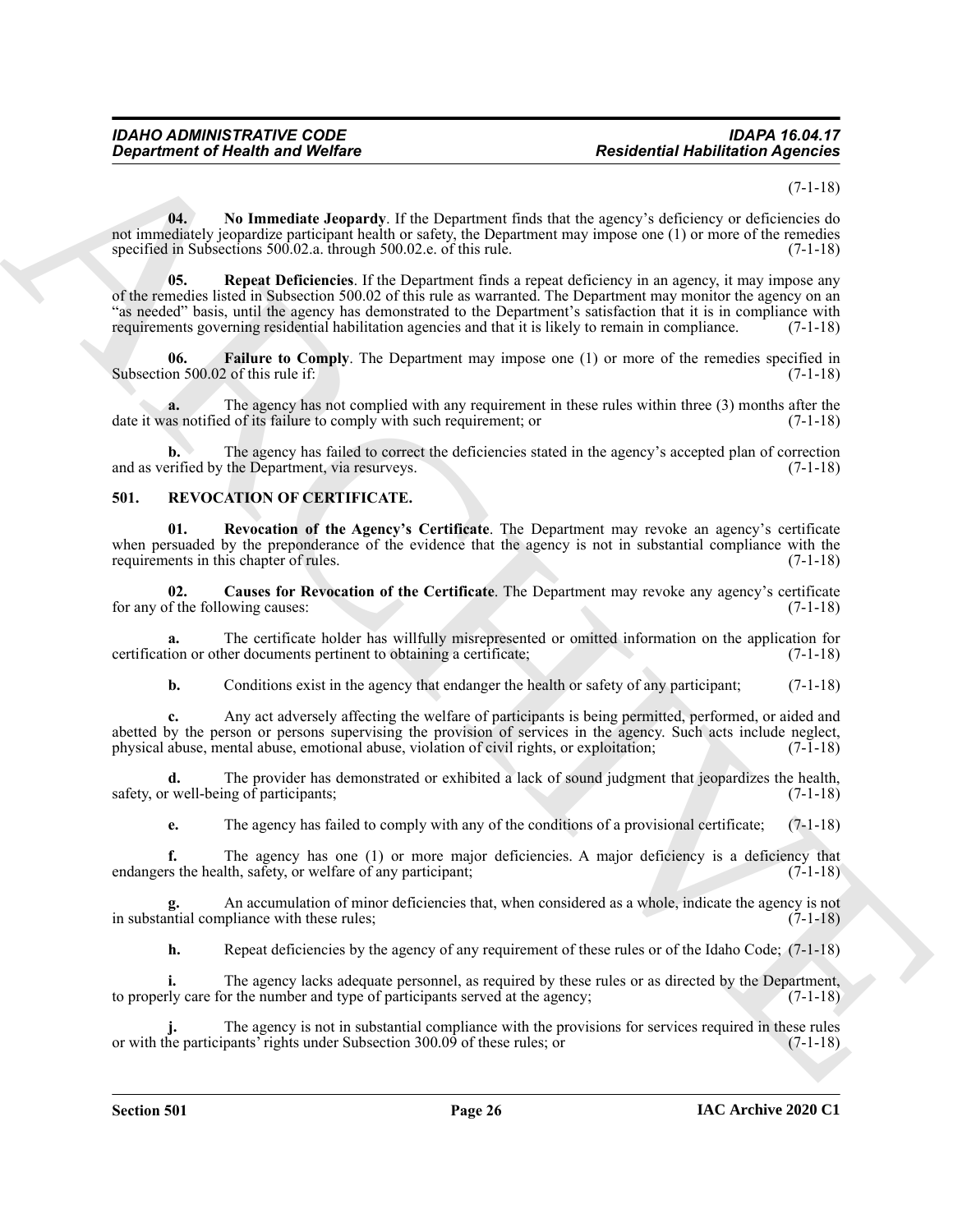**k.** The certificate holder refuses to allow the Department or protection and advocacy agencies full the agency environment, agency records, or the participants. (7-1-18) access to the agency environment, agency records, or the participants.

#### <span id="page-25-9"></span><span id="page-25-0"></span>**502. NOTICE OF ENFORCEMENT REMEDY.**

<span id="page-25-11"></span>The Department will notify the following of the imposition of any enforcement remedy on an agency: (7-1-18)

**01.** Notice to the Agency. The Department will notify the agency in writing, transmitted in a manner reasonably ensure timely receipt. (7-1-18) that will reasonably ensure timely receipt.

<span id="page-25-10"></span>**02. Notice to Public**. The Department will notify the public by sending the agency printed notices to post. The agency must post all the notices on their premises in plain sight in public areas where they will readily be seen by participants and their representatives, including exits and common areas. The notices must remain in place<br>until all enforcement remedies have been officially removed by the Department. (7-1-18) until all enforcement remedies have been officially removed by the Department.

<span id="page-25-12"></span>**03. Notice to the Professional Licensing Boards**. The Department will notify professional licensing boards, as appropriate. (7-1-18)

#### <span id="page-25-1"></span>**503. -- 509. (RESERVED)**

#### <span id="page-25-7"></span><span id="page-25-2"></span>**510. EMERGENCY POWERS OF THE DIRECTOR.**

In the event of an emergency endangering the life or safety of a participant receiving services from an agency, the Director may summarily suspend or revoke any residential habilitation certificate. As soon thereafter as practicable, the Director must provide an opportunity for a hearing. (7-1-18)

#### <span id="page-25-8"></span><span id="page-25-3"></span>**511. INJUNCTION TO PREVENT OPERATION WITHOUT CERTIFICATE.**

**Equivariant of Health Walley** Constraints we like the Department of **residential Health Science Constraints**<br>
account to the continent state of the Poisson of the Constraints of problem can be every considered at the SPE Notwithstanding the existence or pursuit of any other remedy, the Department may in the manner provided by law, maintain an action in the name of the state for injunction or other process against any person or governmental unit to restrain or prevent the establishment, conduct, management, or operation of an agency without a certificate required under this chapter. For the purposes of these rules, a governmental unit is the state, or any county, municipality, or other political subdivision, or any department, division, board, or other agency thereof. (7-1-18)

#### <span id="page-25-4"></span>**512. -- 599. (RESERVED)**

#### <span id="page-25-13"></span><span id="page-25-5"></span>**600. WAIVERS.**

Waivers to these rules may be granted by the Department as needed provided that granting the waiver does not endanger the health or safety or rights of any participant. The decision to grant a waiver is not precedent or given any force or effect of law in any other proceeding. Any waiver granted by the Department may be renewed annually if sufficient written justification is presented to the Department. Waivers granted by the Department must be given in writing and signed by the Department's Licensing and Certification program manager. (7-1-18)

#### <span id="page-25-6"></span>**601. -- 999. (RESERVED)**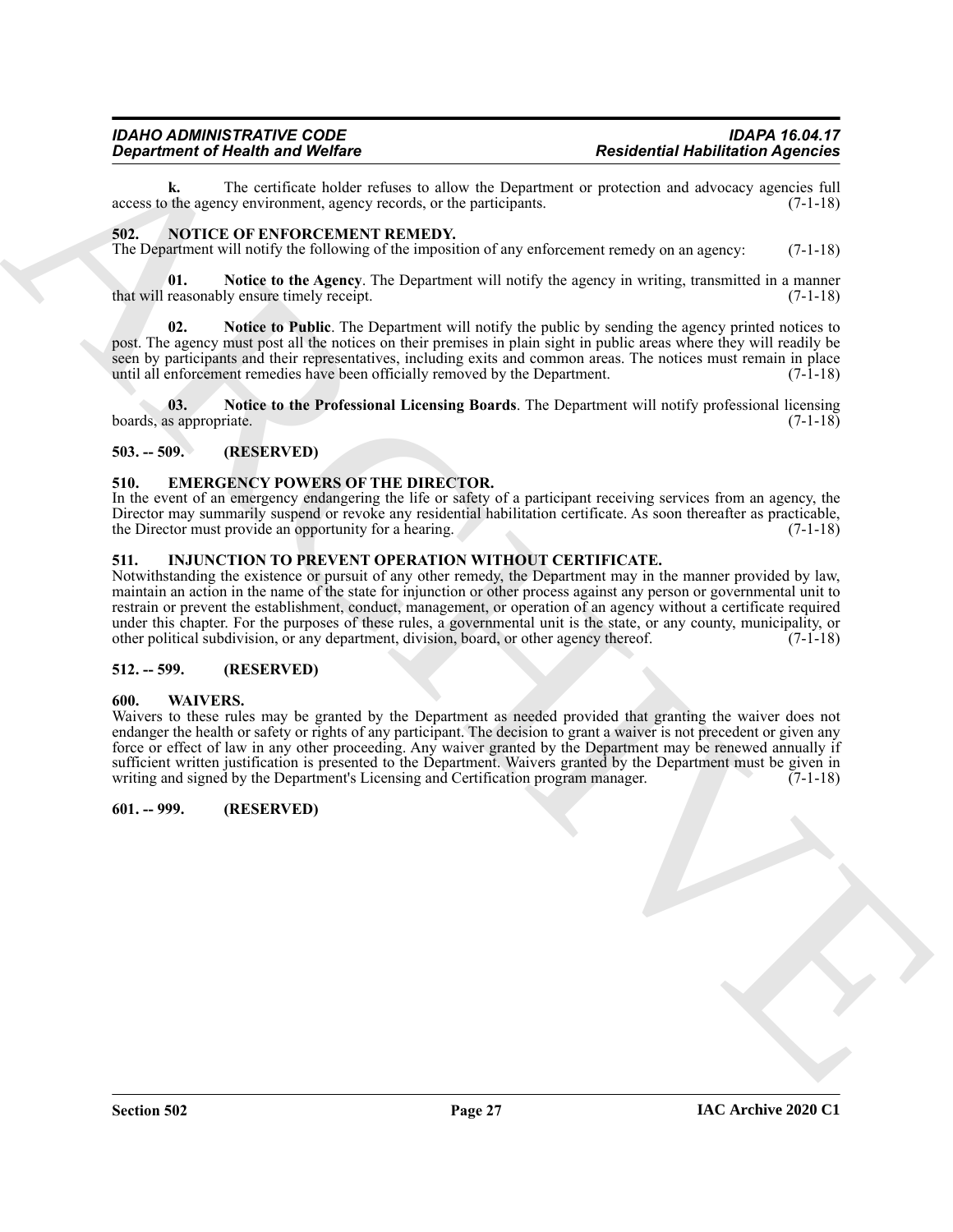# *Subject Index*

#### **A**

Archive Mathematical Mathematical Archive [C](#page-21-3)onstruction (Archive Construction Construction Construction (Archive Construction Construction Construction (Archive Construction Construction Construction (Archive Construction Agency Administrator 11 Absences 11 Administrator Qualifications 11 Responsibilities 11 Agency Governing Authority 10 Responsibilities 10 Structure 10 Agency Medication Standards & Requirements 18 Administration of Medications 19 Assistance with Medication 19 Handling of Participant's Medication 18 Medication Policy 18 Self-Administration of Medication 19 Agency Participant Record Requirements 21 Authorized Plan of Service 21 Daily Medication Log, When Applicable 22 Daily Record of the Date, Time, Duration, & Type of Service Provided 22 Functional Assessment 22 History & Physical 21 Participant Rights 21 Profile Sheet 21 Program Plan 22 Psychological or Psychiatric Assessment 22 Record of Significant Incidents, Accidents, Illnesses, & Treatments 22 Service Delivery & Progress Notes 22 Status Review 22 Termination Procedures 22 Agency Policies & Procedures 14 Acceptance Standards 14 Administrative Records 15 Disaster/Emergency Care 15 Grievance 18 Health 17 Participant Records 14 Participant Rights 16 Participant Safety 15 Personnel 16 Quality Assurance 17 Required Services 14 Scope of Services & Area Served 14 Transportation 17 Agency Policies & Procedures Regarding Development Of Social

Skills & Management Of Maladaptive Behavior 19 Adaptive & Maladaptive Behavior 20 Appropriate Use of Interventions 20 Behavior Intervention 20 Use of Restraint on Participants 21 Agency Quality Assurance Program 24 Quality Assurance Program Components 24 What the Quality Assurance Program Verifies 24 Agency Reporting & Communication Requirements 23 Notification to Department of a Participant's Condition 24 Participant's Condition 23 Reciprocal Communication 23 Reporting Requirements 23

#### **C**

Certificate Not Transferable 10 Certification -- General Requirements For Agencies 7 Application 8 Certificate Required 7 Conformity 9 Inspection of Residential Habilitation Records 9 Change Of Ownership, Administrator, Or Location 10 New Application Required 10 Notification to Department 10 Complaints & Investigations 24 Disclosure of Complaint Information 25 Filing a Complaint 24 Investigation Survey 24 List of Deficiencies 25 Method of Investigation 25 Notification to Complainant 25 Public Disclosure 25 Statement of Deficiencies 25 Criminal History & Background Check Requirements 4 Requirement to Report Additional Criminal Convictions, Pending Investigations, or Pending Charges 4 Verification of Compliance 4

#### **D**

Definitions -- A Through N 4 Abuse 4 Administrator 4

Advocate 4 Agency 4 Board 4 Certificate 4 Complaint 4 Complaint Investigation 5 Deficiency 5 Department 5 Direct Service Staff 5 Director 5 Exploitation 5 Functional Assessment 5 Governing Authority 5 Guardian 5 Habilitation services 5 Immediate Jeopardy 5 Inadequate Care 5 Definitions -- M Through Z 5 Measurable Objective 5 Medication 5 Neglect 5 Owner 5 Participant 5 Physical Restraint 6 Physician 6 Plan of Service 6 PRN (Pro Re Nata) Medication 6 Program Plan 6 Progress Note 6 Provisional Certificate 6 Quarterly 6 Residential Habilitation 6 Residential Habilitation Professional 6 Self-Neglect 6 Services 6 Skill Training 6 Substantial Compliance 6 Supervision 7 Survey 7 Surveyor 7 Denial Of An Application 9 Before Denial is Final 9 Causes for Denial 9 Direct Service Staff 12 "Assistance with Medications" Course 13 Age 13 Criminal History Check 13 Documentation of Job Description 13 Documentation of Training Requirements 13 Education 13 First Aid & CPR Certification 13 Health 13 Direct Service Staff Training 13